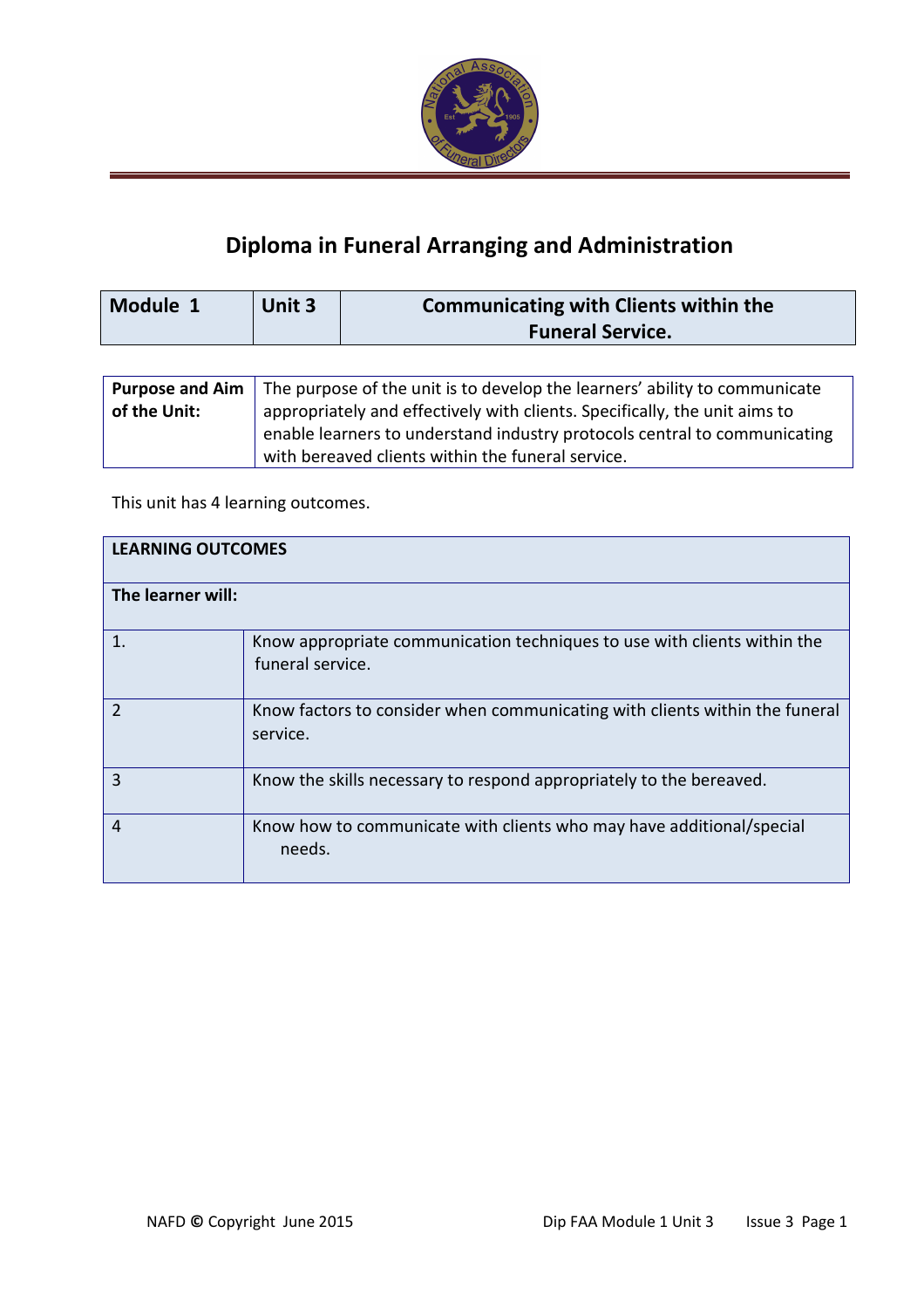



# Introduction

Client Care which rises above being "good enough" to become Good and then Excellent depends to a large extent on excellence in your Communication.

It is important to realise that communication is a two-way process the hearer may often not "receive" the message that the speaker thinks is being given. This may be for a variety of reasons: In the early days of bereavement, the bereaved may be so overwhelmed by sorrow, that they quite literally do not hear what is said to them - rather as one can become so absorbed in a book or some other occupation that the outside world temporarily does not exist.

Their grief may make them impatient with the detail of planning the funeral, so that all they want is to "get it over with", which may make it difficult for them to listen. This can lead to problems later, if the funeral does not go as they had expected, or if the account is different from their expectations.

There may be a host of barriers to listening (in both parties) and one of these may be conflict about how the funeral should be arranged.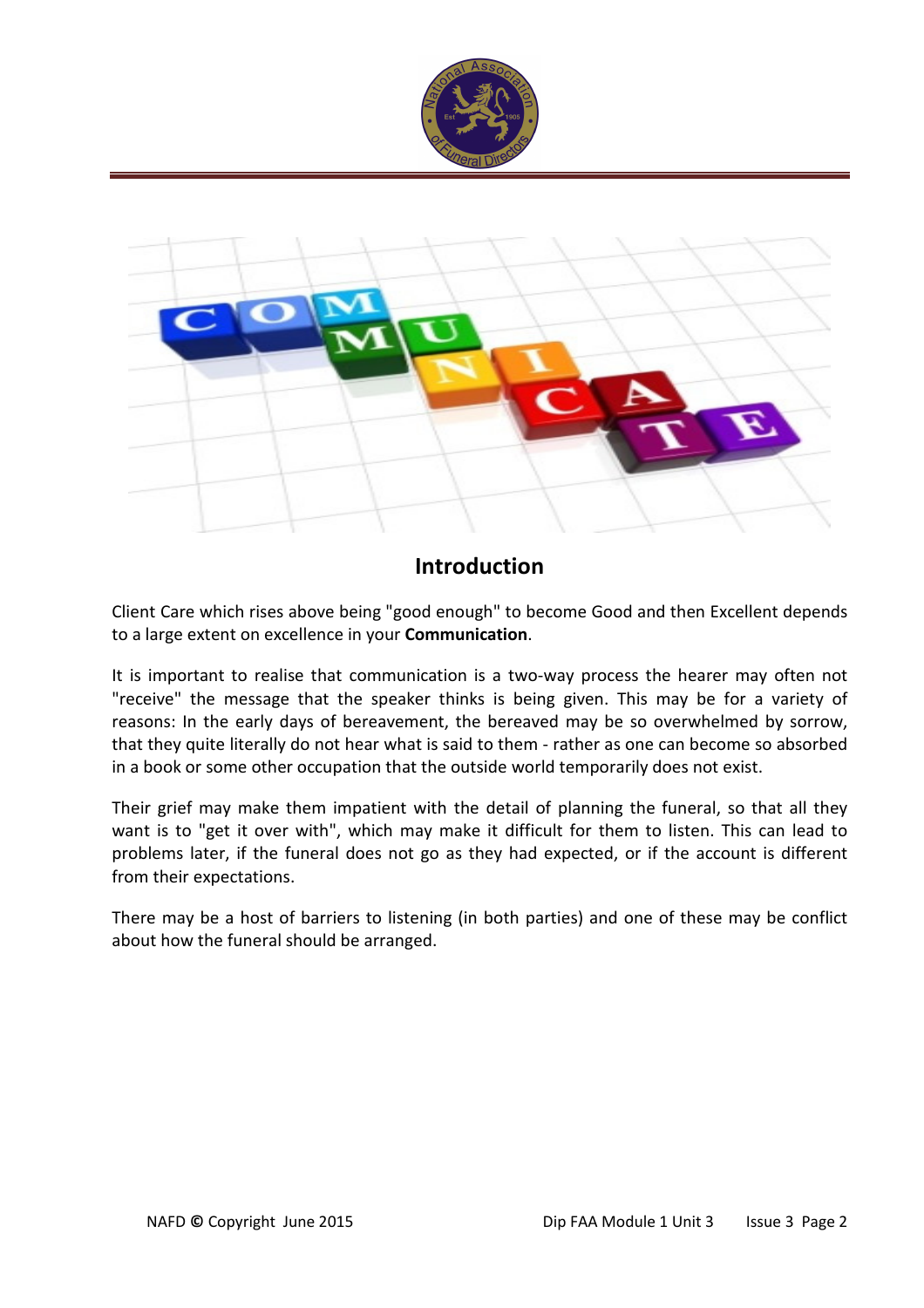

# Learning Outcome 1.

Know appropriate communication techniques to use with clients within the funeral service.



# Essential Qualities

Extensive research over the years has been carried out in which qualities are needed for an interaction to be perceived as helpful. The list is quite long, but there are three qualities that, if they are not present will mean that the person on the receiving end will not perceive the exchange as positive or helpful.

The three qualities which research shows as being essential are:

## 1. Sincerity

Sometimes called Genuineness or Congruence - If we are not sincere in our wish to help, anything we offer will be seen as "phoney" - as the old joke has it, "You can't fake sincerity."

The funeral director will have great familiarity with death, but good client care will depend on the genuine ability to convey to the bereaved an understanding that their grief is unique.

#### 2. Acceptance

Sometimes called unconditional positive regard, non-possessive warmth or respect.

Occasionally, this quality is thought to mean that we must agree with what the other person is saying, thinking or feeling, but this is not its meaning as an essential helping quality.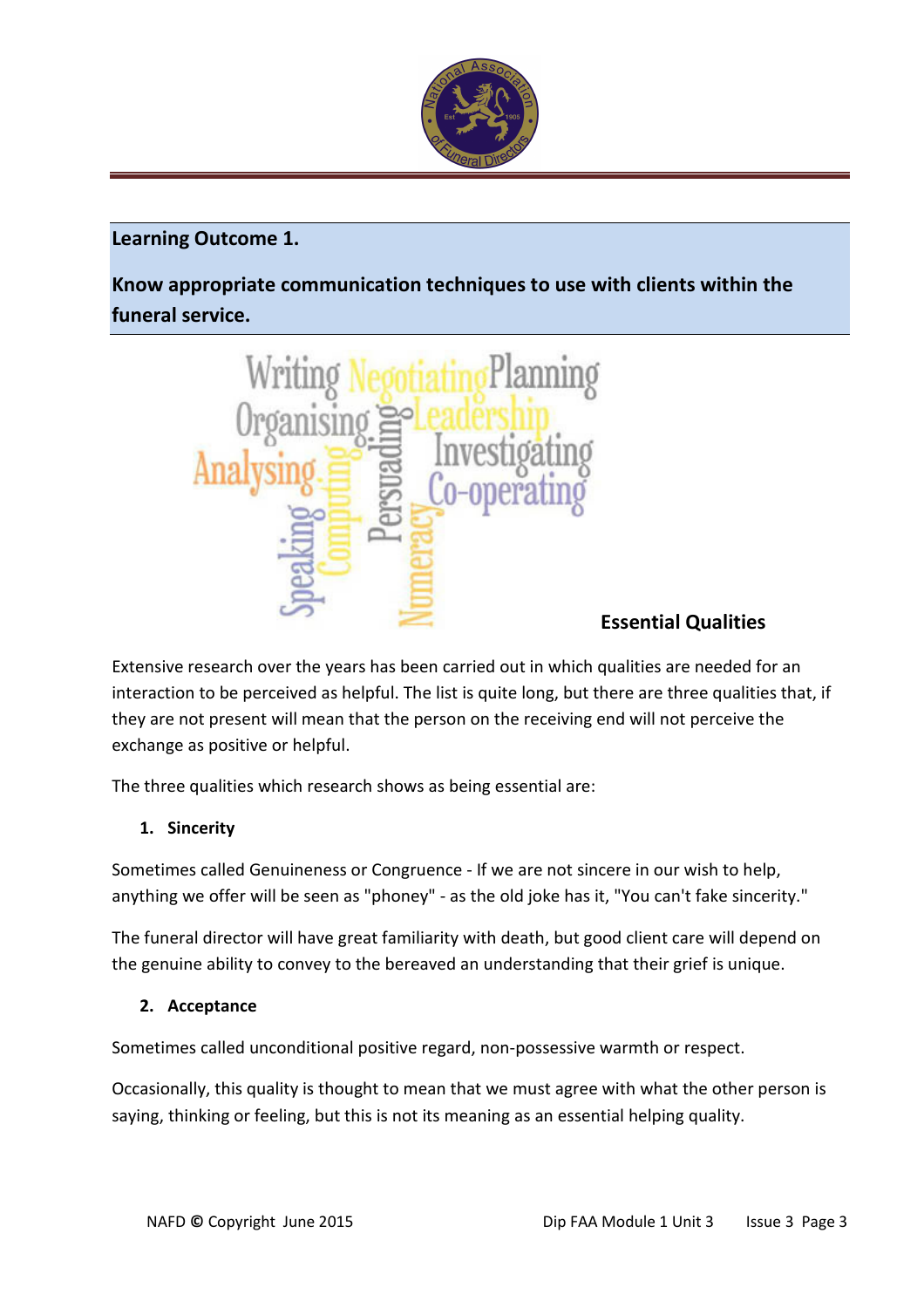

Its meaning is more to do with accepting that what the person thinks or feels (however odd or even bizarre it seems to us) is real for them. This is especially true of grief, where the power of the emotions can often result in people doing and saying things which in retrospect will surprise them and which they may regret.

The communication task of the sensitive Funeral Arranger/ Director is to show respect, acknowledging that it is the event of the death that may cause unusual behaviours and withholding any sense of criticism.

Too often bereaved people get commended for being "good" - i.e. not crying; not showing emotion etc. For some people this may be important, but we need to convey acceptance and be impartial for all reactions, especially if there are cultural norms involved.

# 3. Empathy

This rather over-worked word is the third essential quality. It differs from sympathy, in that it involves feeling with the other person, rather than feeling for them, which would be sympathy.

 On the other hand, it does not mean losing our own "footing" so to speak. Carl Rogers, who introduced the term into helping, described it in this way: "The ability to experience another person's world as if it were one's own, without losing the 'as if'."

A Funeral Arranger / Director who can, so to speak, keep one foot in the grieving person's world, and one foot in his or her own is giving a gift to the bereaved.

Extreme emotional situations are often a natural reaction to grief. Clients can be experiencing feelings such as anger, despair, guilt and frustration and the non-verbal response to these emotions is critical.

There must be great sensitivity of communication with all clients and especially with parents and other member of the family who may contact you initially following the loss of a baby or child. Time must be given to them, in order that they are able to absorb the information you need to help them to understand in order to discuss their options for the funeral service. Likewise, time must be given after the initial funeral arrangements for the parents and family to discuss their choices. It may take some time for the parents to decide on burial or cremation.

Funeral Arrangers / Directors need to communicate that they are offering a friendly, caring, helpful and yet professional service. At the same time they must stay in control, in some respects, be professionally distant and yet be caring and understanding.

The non-verbal messages transmitted to clients are most important. These messages are not interpreted individually but happen all at the same time. The reading of, and response to, these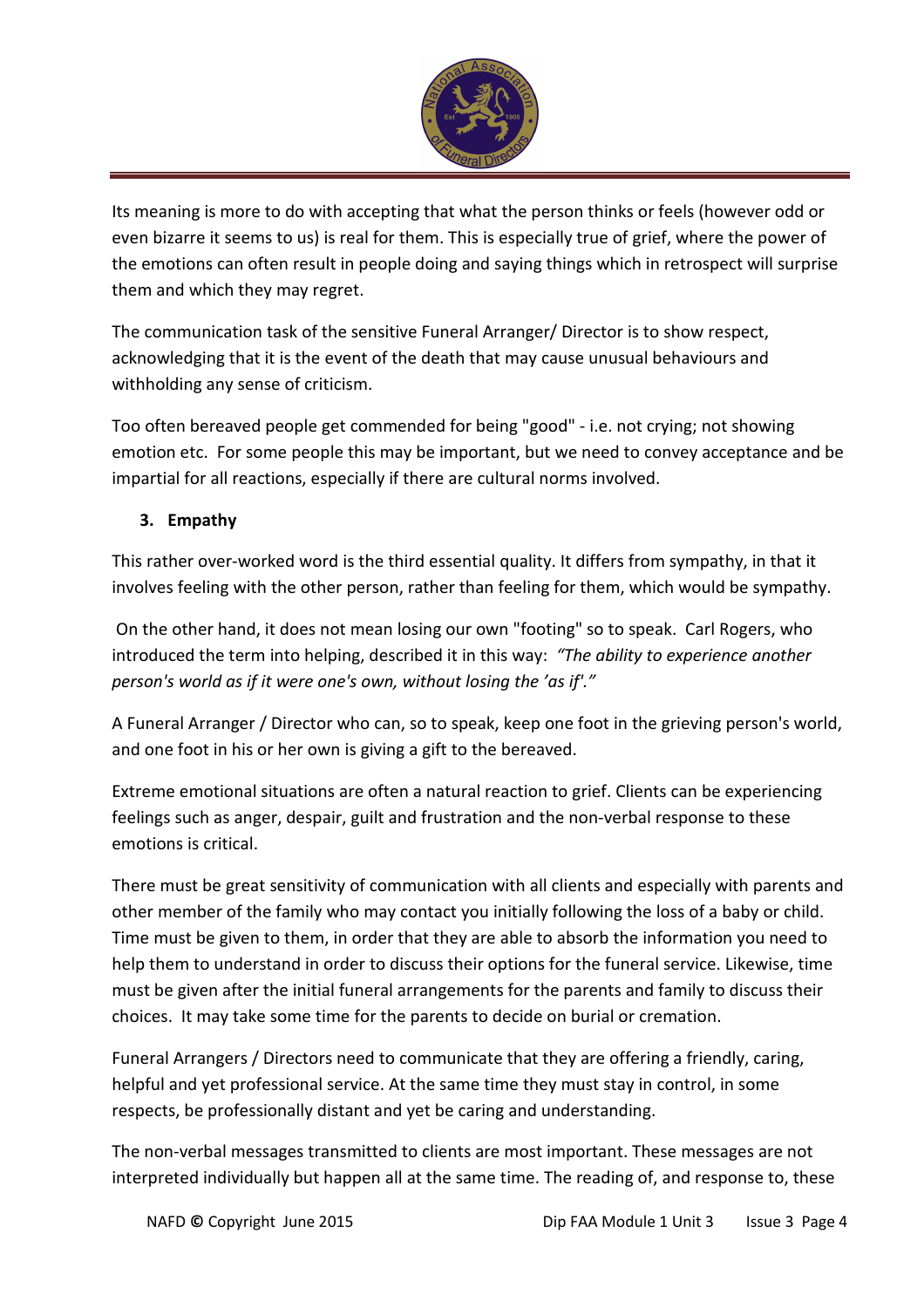

messages is a natural reaction, but an awareness of their power will help to develop and control communication skills.

The key to finding the balance between professional formal control and caring and understanding is the skill of active listening. Listening is a skill that can be developed and improved. Bereavement counsellors and members of the Samaritans are trained to listen in an intensive development programme.

# Communicating with Clients over the telephone



#### Choose your words carefully.

Appreciate that the phone is auditory only. Use common words, and avoid or explain essential acronyms. You may need to repeat key words and clarify information and instructions throughout the conversation.

#### Have help in your voice.

Set a pleasant tone. Put clients at ease so they can absorb the information. Be as positive as possible, saying "I will" and "I can," rather than "I won't" and "I can't." Be empathetic to the client's situation, acknowledging his or her frustration and anger.

If and when you need to say no, state why and offer alternatives.

#### Take responsibility for the direction of the conversation.

This includes redirecting over talkative callers. For example, you can say, "I do appreciate and understand that you are concerned about and I will ensure that but right now we also need to talk about  $\cdot$ "

#### Confirm understanding.

Summarise your conversation with actions and next steps. After the phone call is over, follow up with a letter restating what you discussed. Include written materials and a phone number for questions and more information.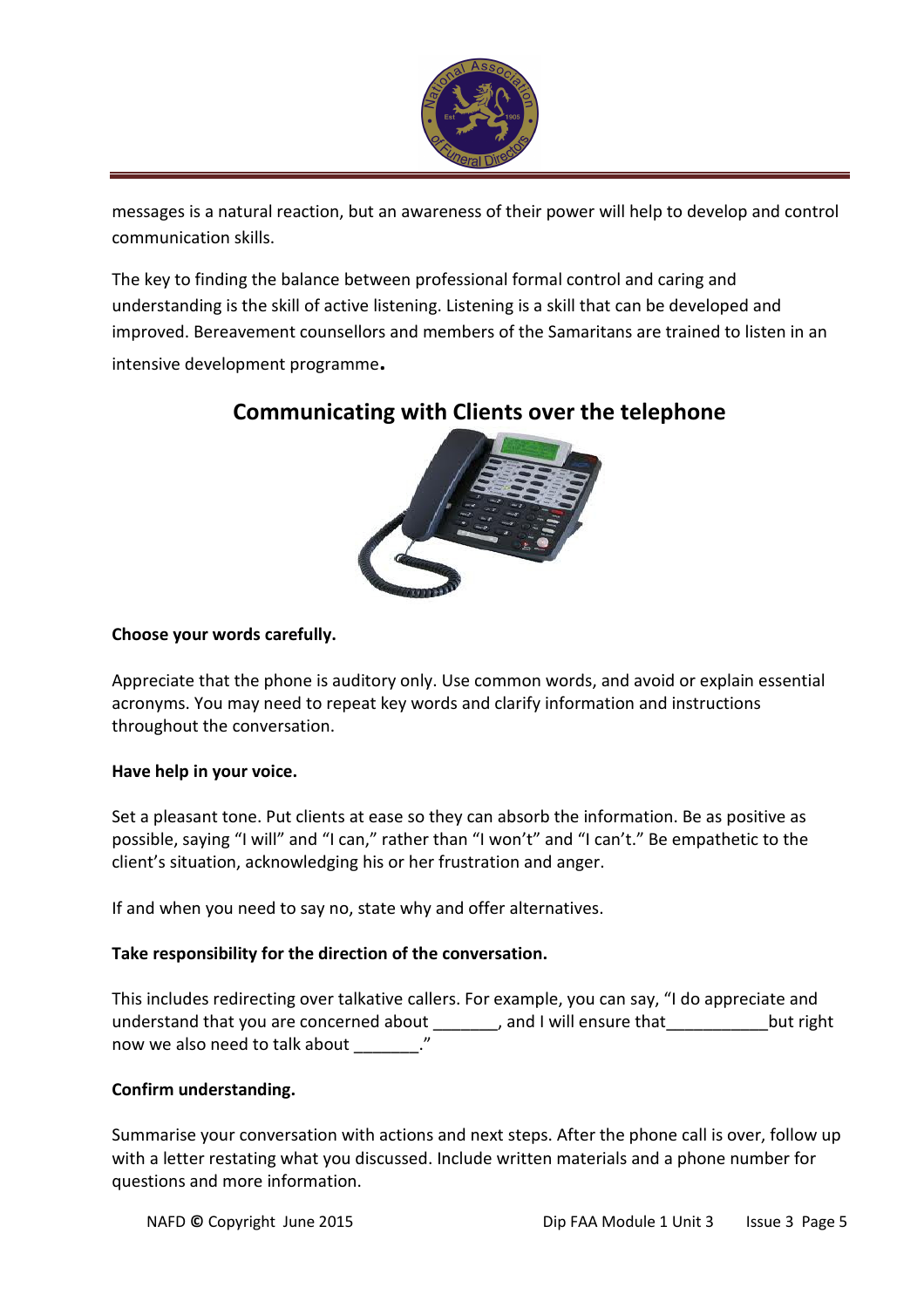



# How to write a formal business letter

With the advent of email, it is becoming less and less common to write letters, however, for the purposes of working within the funeral service, business letters are appropriate.

It is very important, therefore, that your letters have the desired effect on the reader. In order to achieve this, they should be:

- $\triangleright$  in the correct format
- $\triangleright$  concise and to the point
- $\triangleright$  relevant
- $\triangleright$  free of any grammatical or spelling mistakes
- $\triangleright$  polite
- $\triangleright$  well presented (remember, you are an ambassador acting on behalf of your employer)

The following information will give some general advice on letter writing and includes a sample letter.

There are a number of conventions that should be used when writing a formal or business letter. Furthermore, you try to write as simply and as clearly as possible, and not to make the letter longer than necessary.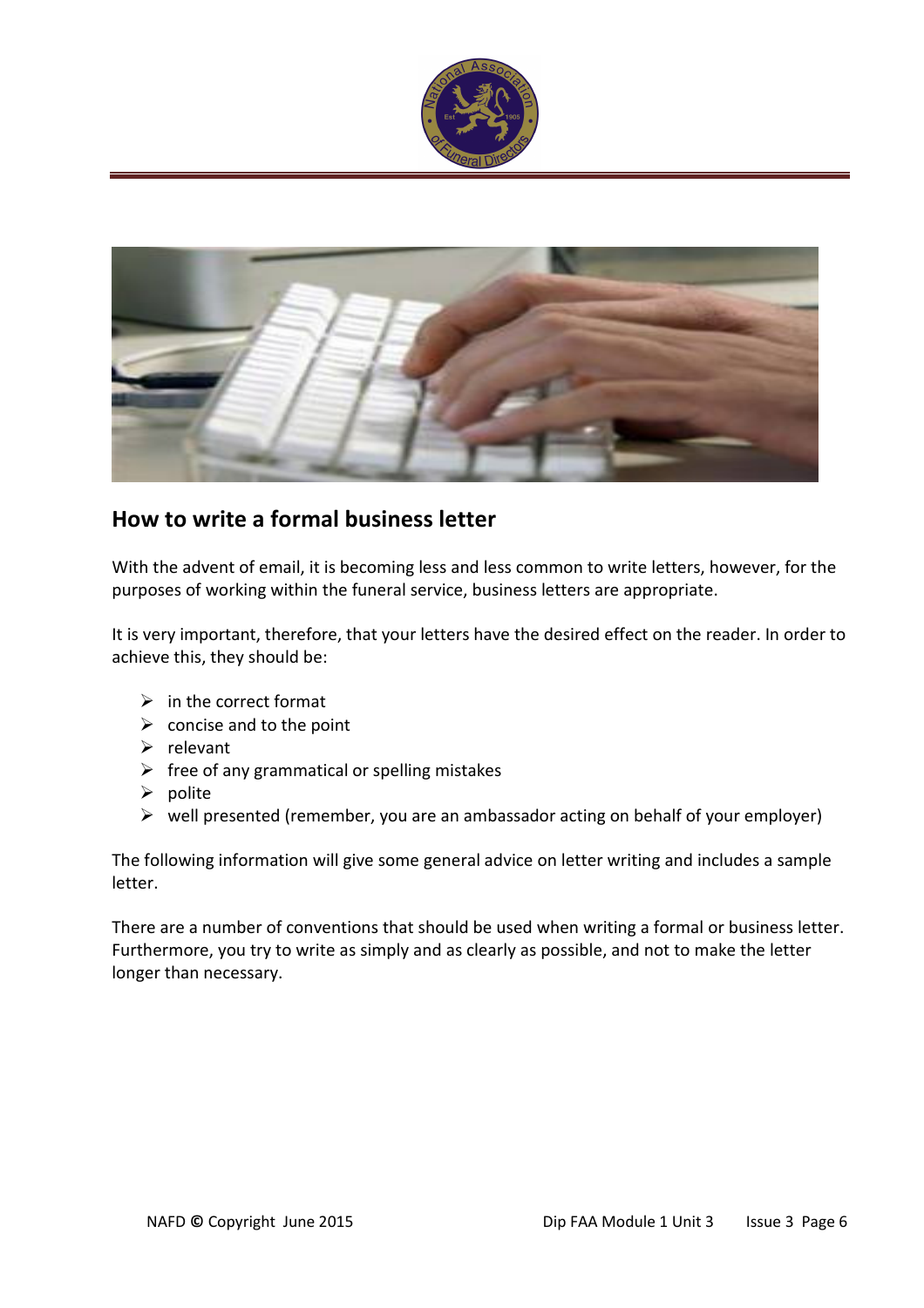

#### Addresses:

#### 1) Your Address

The return address should be written in the top right-hand corner of the letter.

#### 2) The Address of the person you are writing to

The inside address should be written on the left, starting below your address.

#### Date:

Different people put the date on different sides of the page. You can write this on the right or the left on the line after the address you are writing to. Write the month as a word.

#### Salutation or greeting:

#### 1) Dear Sir or Madam,

If you do not know the name of the person you are writing to, use this. It is always advisable to try to find out a name.

#### 2) Dear Mr Salmon,

If you know the name, use the title (Mr, Mrs, Miss or Ms, Dr, etc.) and the surname only. If you are writing to a woman and do not know if she uses Mrs or Miss, you can use Ms, which is often used by divorced and single women.

#### Ending a letter:

#### 1) Yours faithfully

If you do not know the name of the person, end the letter this way.

#### 2) Yours sincerely

If you know the name of the person, end the letter this way.

#### 3) Your signature

Sign your name, then print it underneath the signature. If you think the person you are writing to might not know whether you are male or female, put you title in brackets after your name.

#### First paragraph

The first paragraph should be short and state the purpose of the letter- to make an inquiry, complain, or request something, etc.

The paragraph or paragraphs in the middle of the letter should contain the relevant information behind the writing of the letter. Most letters in English are not very long, so keep the information to the essentials and concentrate on organising it in a clear and logical manner rather than expanding too much.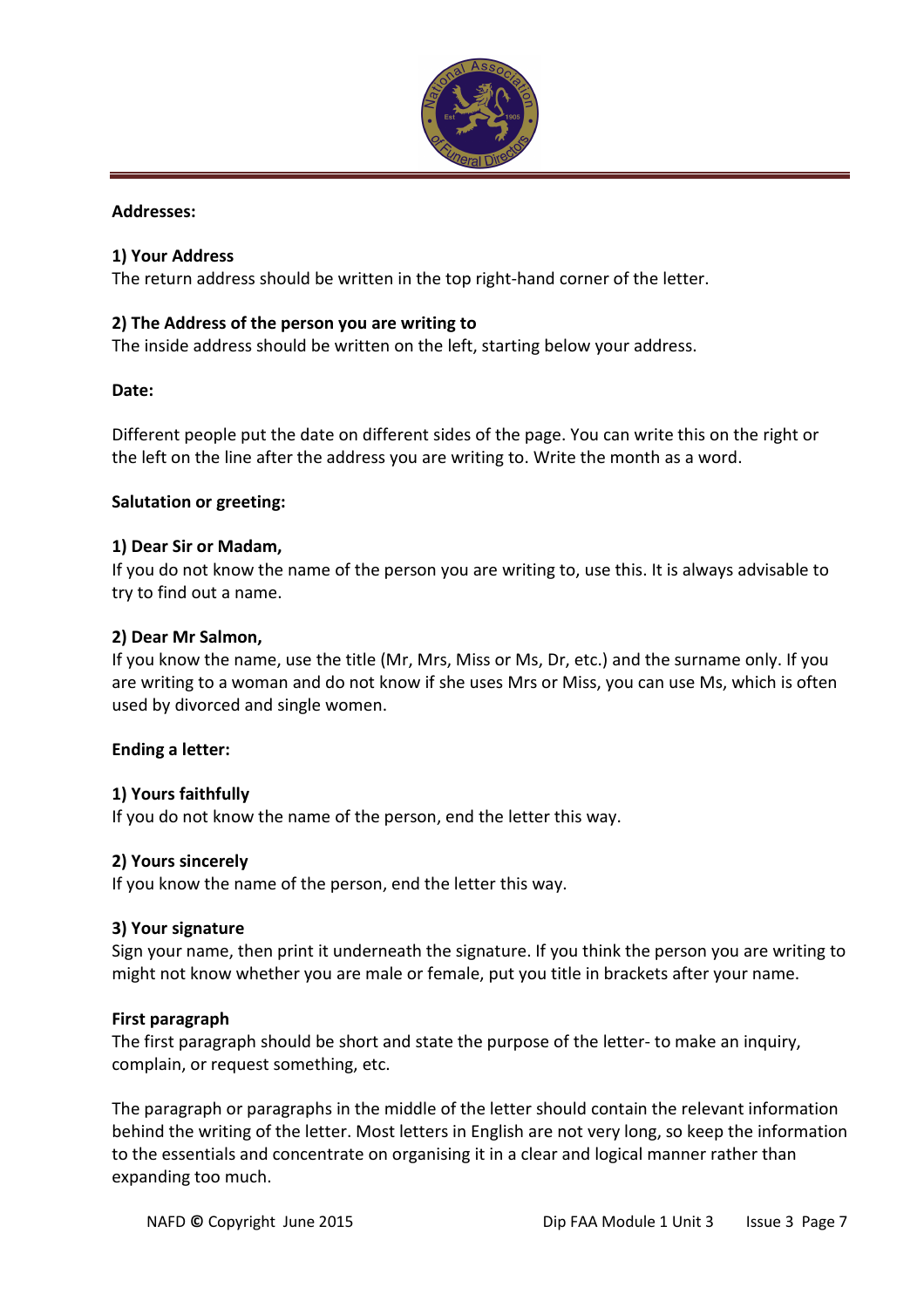

#### Last Paragraph

The last paragraph of a formal letter should state what action you expect the recipient to taketo refund, send you information, etc.

## EXAMPLE Business Letter Format

#### Company letterhead

Production Funeral Training Services 20-30 Yorkshire Bridge Road Briggholmes Driffield on Sea DR17 0XX

1 June 2015

Mr NA Education General Manager Education Services PO Box 1000 York Road Holmesbrigg Yesterfield YU09 1AA

Dear Sir,

Reference: BP / AA / 007

I understand from my colleague, Mrs G Administror, who visited your premises last month, you sometimes allow a group of students to visit the training centre and see for themselves how funeral service training techniques operate in a UK environment. Mrs Administrator was most impressed by her own visit, and recommended that I write to you.

Would it be possible for a group of 20 funeral directing students - male and female from NAFD Education, to visit you before the end of the summer?

I realise that you must receive many requests for such visits, and that the time available may already be booked. If it is not, and you are able to help us, I would be most grateful if you could suggest an appropriate date, and time, and advise me of any policies or procedures we will need to be aware of and adhere to on the day.

I look forward to hearing from you.

Yours faithfully

A. Another (Mrs)

Production Funeral Training Services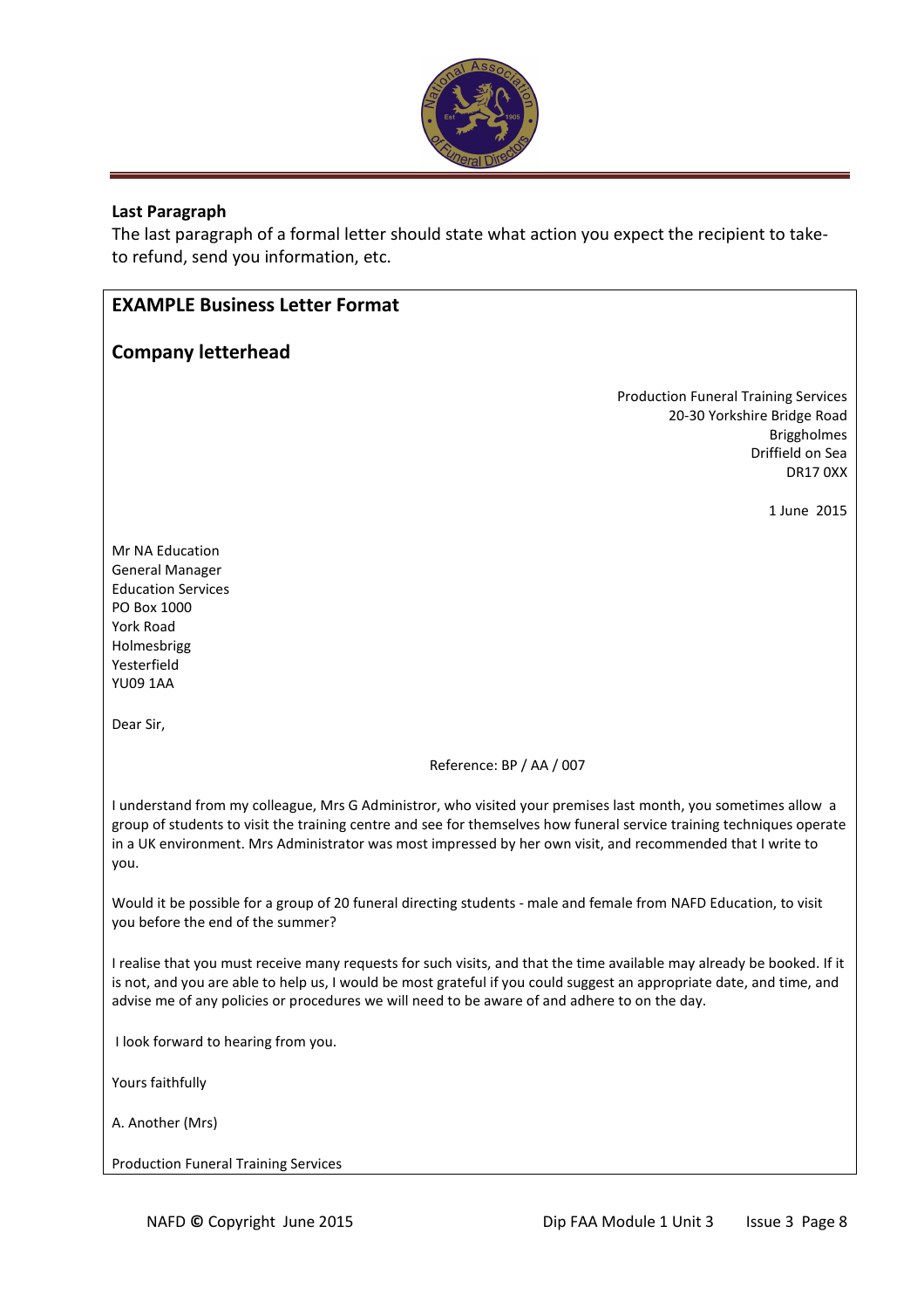



E-mail messaging now exceeds telephone traffic and is the dominant form of business communication.

Here are a few tips to keep in mind regarding professional e-mail conduct:

Be Informal – and Professional. Your colleagues may use between each other commonly accepted abbreviations in email, but when communicating with a client via email, appropriate language and written English should be used. Good practice means everyone in your business should follow a good standard of writing protocol.

Your e-mail message reflects you and your company, so traditional spelling, grammar, and punctuation rules apply – don't forget to check before you press 'send'.

Keep messages brief and to the point. Just because your writing is grammatically correct does not mean that it has to be long. Nothing is more frustrating than wading through an e-mail message that is twice as long as necessary. Concentrate on one subject per message whenever possible.

Use sentence case. USING ALL CAPITAL LETTERS LOOKS AS IF YOU'RE SHOUTING. Using all lowercase letters looks lazy. For emphasis, use asterisks or bold formatting to emphasize important words. Do not, however, use a lot of colors or graphics embedded in your message, because not everyone uses an e-mail program that can display them.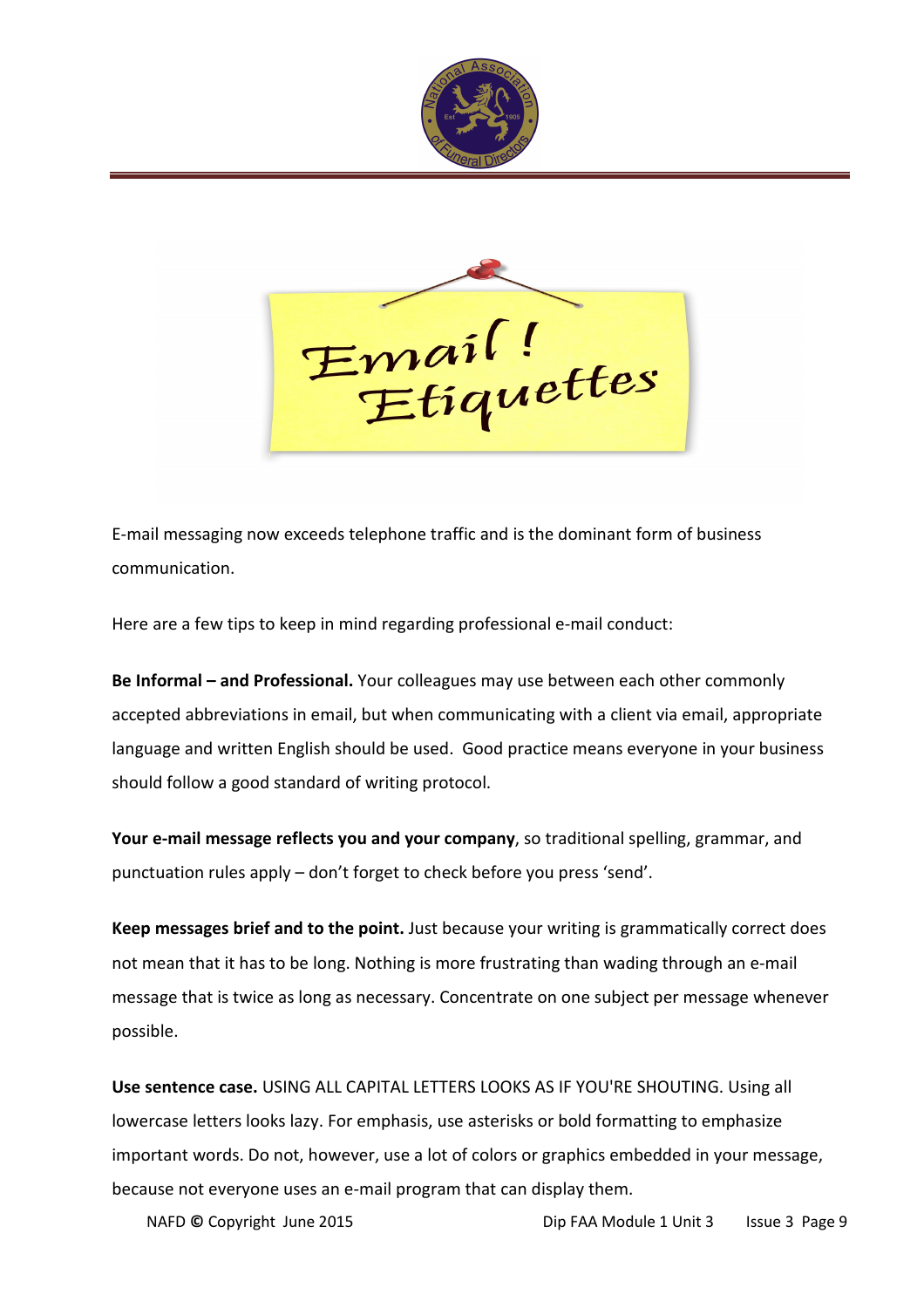

Don't use e-mail as an excuse to avoid personal contact. Don't forget the value of face-to-face or even voice-to-voice communication, particularly relevant to the funeral service.

Remember that e-mail isn't private. People can lose their jobs for using e-mail inappropriately. E-mail is considered company property and can be retrieved, examined, and used in a court of law. Unless you are using an encryption device (hardware or software), you should assume that e-mail over the Internet is not secure. Remember that e-mail can be forwarded, so unintended audiences may see what you've written. You might also inadvertently send something to the wrong party, so always keep the content professional to avoid embarrassment.

Remember that your tone can't be heard in e-mail. E-mail communication can't convey the nuances of verbal communication. In an attempt to infer tone of voice.

Use a signature that includes contact information. To ensure that people know who you are, include a signature that has your contact information, including your mailing address, business address, and contact telephone number.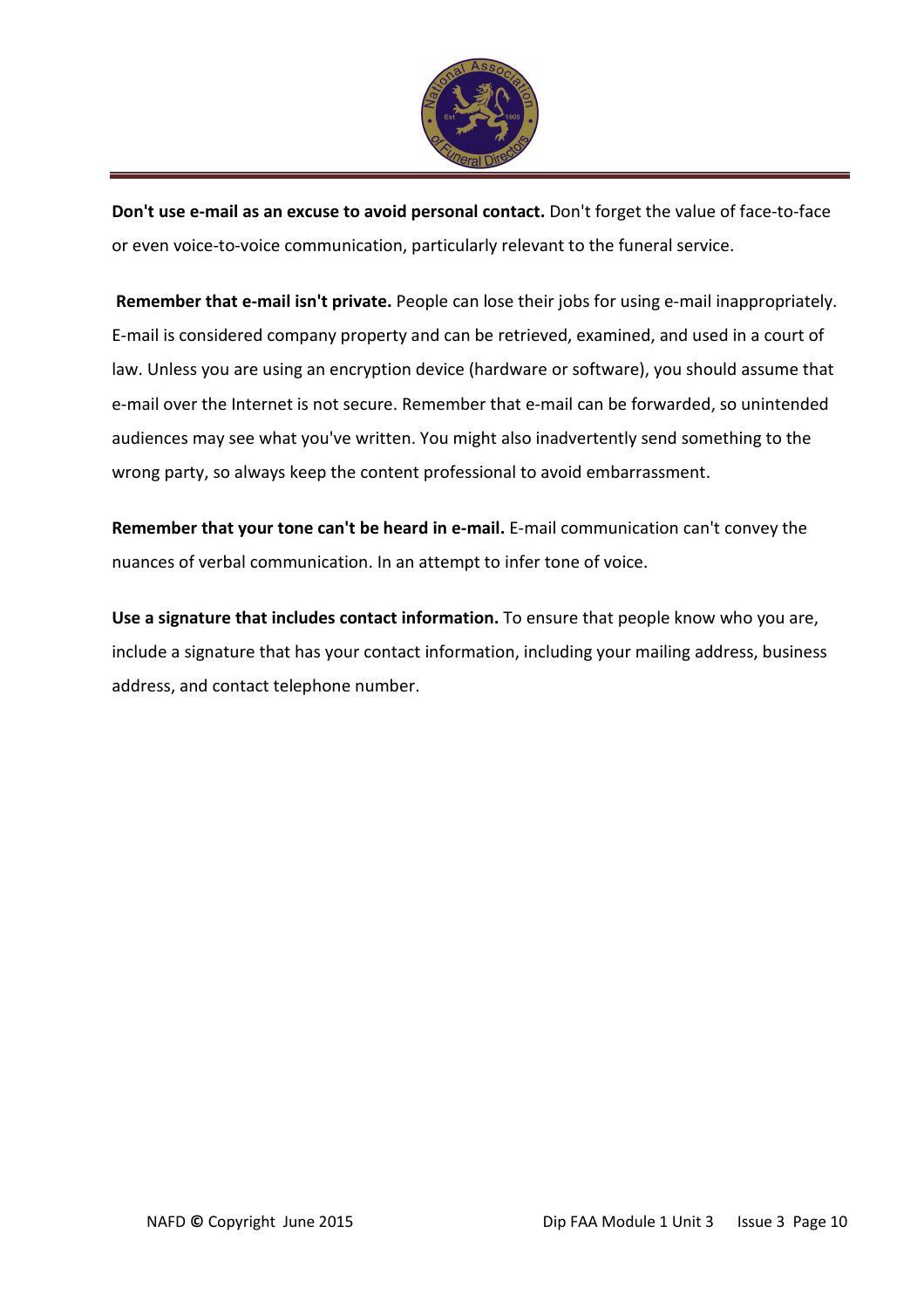

## Learning Outcome 2

# Know factors to consider when communicating with clients within the funeral service.

Good communicators are aware of how their body language will affect their message.

Try standing in front of a full-length mirror and ask yourself how you might look and be perceived by:

- The parents of a child who has died.
- ❖ A very elderly bereaved wife
- A young husband
- Bereaved children

The amount of information - as a Funeral Arranger / Funeral Director you have a lot of information to find out and to share in a very short time. With just one phone call or face-toface meeting, you may need to explain to a client what you need them to do or think about and convey the importance of making timely, yet wise, decisions. Clients, however, may easily become overwhelmed when there is so much to listen to, talk about and to understand.

Words, terms and acronyms - to some, the terms used in the Funeral Service will be like a foreign language. It uses jargon

(industry-specific terms) such as " arranging for removal and transportation of the deceased" When you use unfamiliar words like these, clients may not understand what you are talking about.

Emotions - clients are contacting you at a time of crisis in their life —a time when they are upset, frustrated or possibly frightened. Your job is not only to address their concerns but also to calm them down enough so they can listen, learn and understand.

Distractions - the funeral home environment, as much as words and emotions, factors in communication.

When you meet clients in your office, for example, they may be distracted by the fact they are on unfamiliar territory. Very few will have stepped inside a funeral home before more than once or twice in their own lifetime, and for some possibly never before.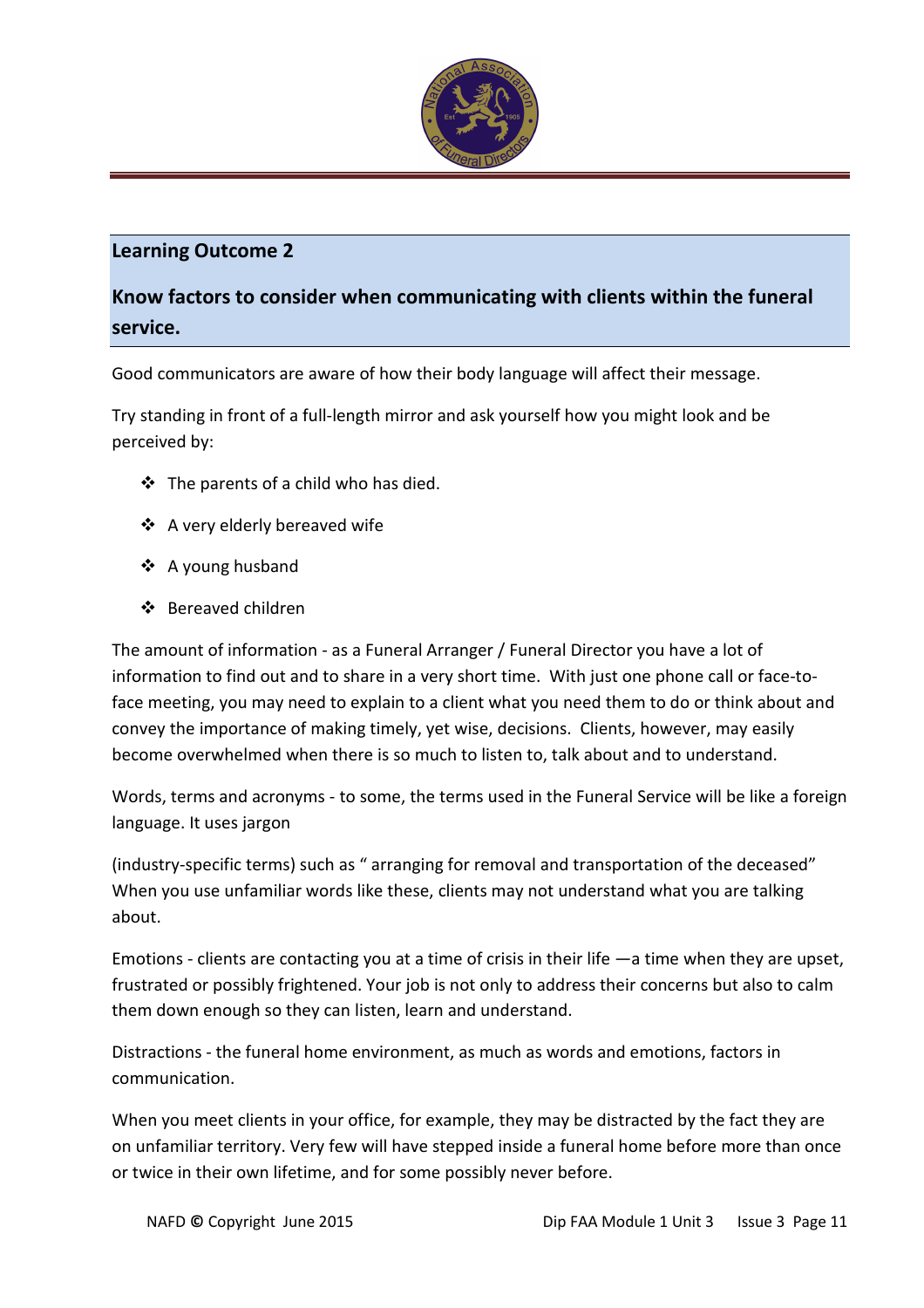

## Learning Outcome 3

# Know the skills necessary to respond appropriately to the bereaved.

Communication is the imparting or exchange of information, ideas or feelings. It is important to remember that communication is a two-way exchange between a sender and a receiver. Communication is not just a way of imparting facts or information but also of imparting attitudes and feelings. Humans communicate in a number of ways:

- $\triangleright$  Verbally through the choice of words used
- $\triangleright$  Non-verbally e.g. body language
- $\triangleright$  Listening the method by which communications are received
- $\triangleright$  Written through the use of the written word
- $\triangleright$  Visual through the use of graphics and signs

# Crucial Skills

There is little point in having these qualities in abundance if the person on the receiving end is not aware of them! The qualities are conveyed and communicated through skills. Skills in communication are what we can actually see; it is through them that we know that the qualities are present. Try to recall a one-to-one exchange that you have had when you have been the "receiver" - perhaps with your doctor, or for some sort of appraisal. What did the other person do or say which made that interaction good or bad? If I had been a fly on the wall, what could I have noted? The points you made may have clustered themselves into:

| <b>Attention</b> | The person had a range of skills that confirmed that you were the object of their<br>attention for however long the exchange lasted |
|------------------|-------------------------------------------------------------------------------------------------------------------------------------|
| <b>Observe</b>   | The person seemed to notice how you were $-$ "You look tired today".                                                                |
| Listen           | What you had to say was carefully listened to $-$ you feel heard                                                                    |
| Respond          | Replies to what you had said were appropriate and carefully timed                                                                   |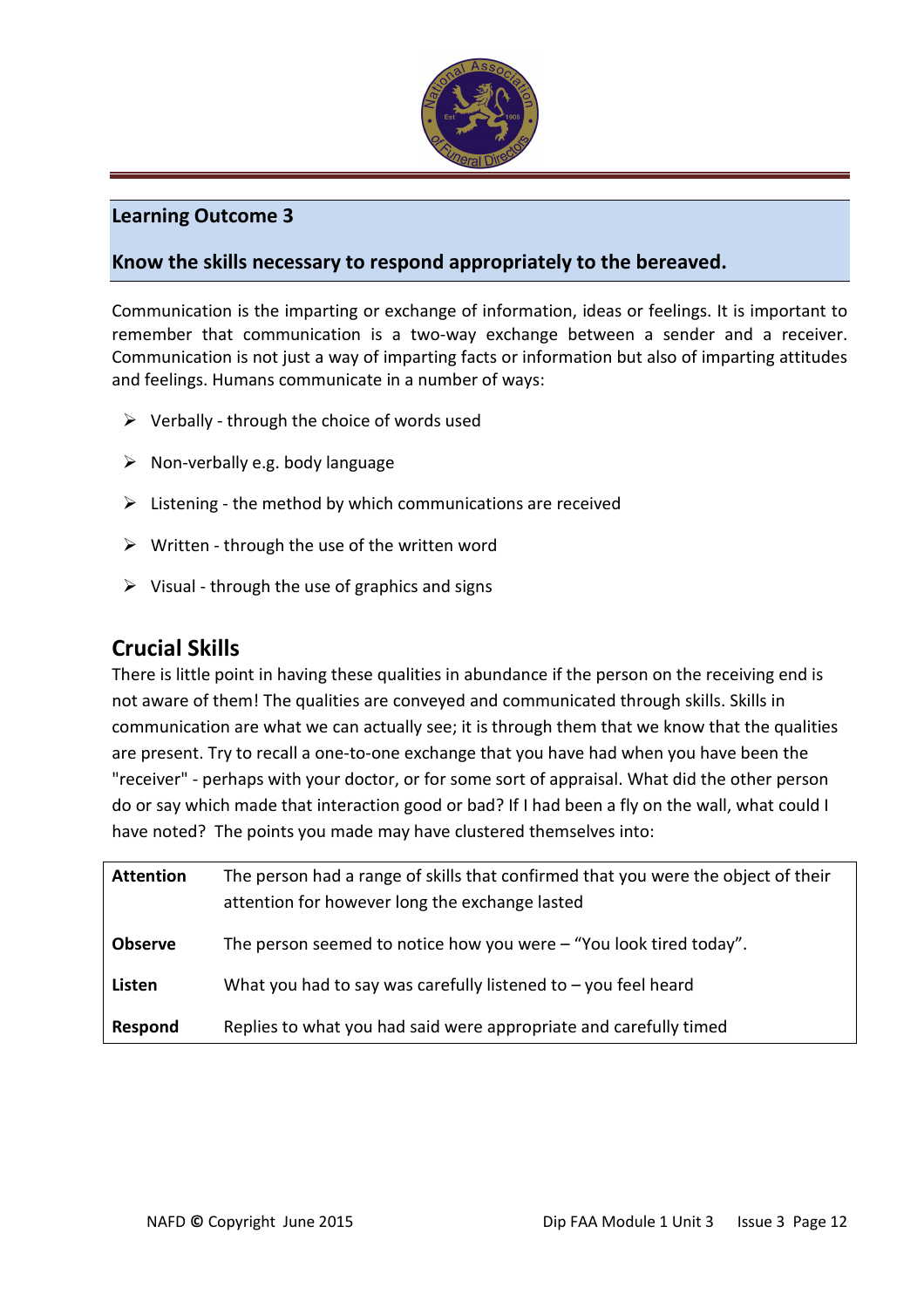



We can look at these in closer detail.

#### **Attention**

There are many ways of showing attention; being ready to listen can be shown by maximising the environment, minimising interruptions and distractions.

If a home visit is called for, the funeral arranger / director may not have much choice about the environment, but it is still possible to suggest that the discussion is important and perhaps a time of quiet will help.

The quality of respect will not be shown if mobile 'phones ring during the interview.

 Allowing sufficient time is another way of demonstrating attention - surreptitiously glancing at a watch will not demonstrate genuineness, and will be noticed. It is more respectful to set a time limit at the start and to remind the person that time is drawing to a close e.g. "You'll remember that we agreed that I'd have to leave at …….. but if we need to meet again, we can arrange to do so".

Non-verbal communication will also play an important role

The way we sit, the amount of appropriate eye contact, our facial expression, not shuffling papers, all convey whether or not we are giving full attention. Research seems to prove that first impressions are the ones that last, and this is especially pertinent in funeral directing, where the client is in a very vulnerable state and therefore very impressionable.

#### Observe

Being able to pick up on the clients' non-verbal language, as well as being aware of our own, is often helpful in gauging the level of emotion, so that what is said and any information given is appropriate to that level. For example, if a client seems agitated, finds it difficult to sustain eye contact or perhaps cannot keep still, it may be a clue that information needs to be repeated.

#### Listen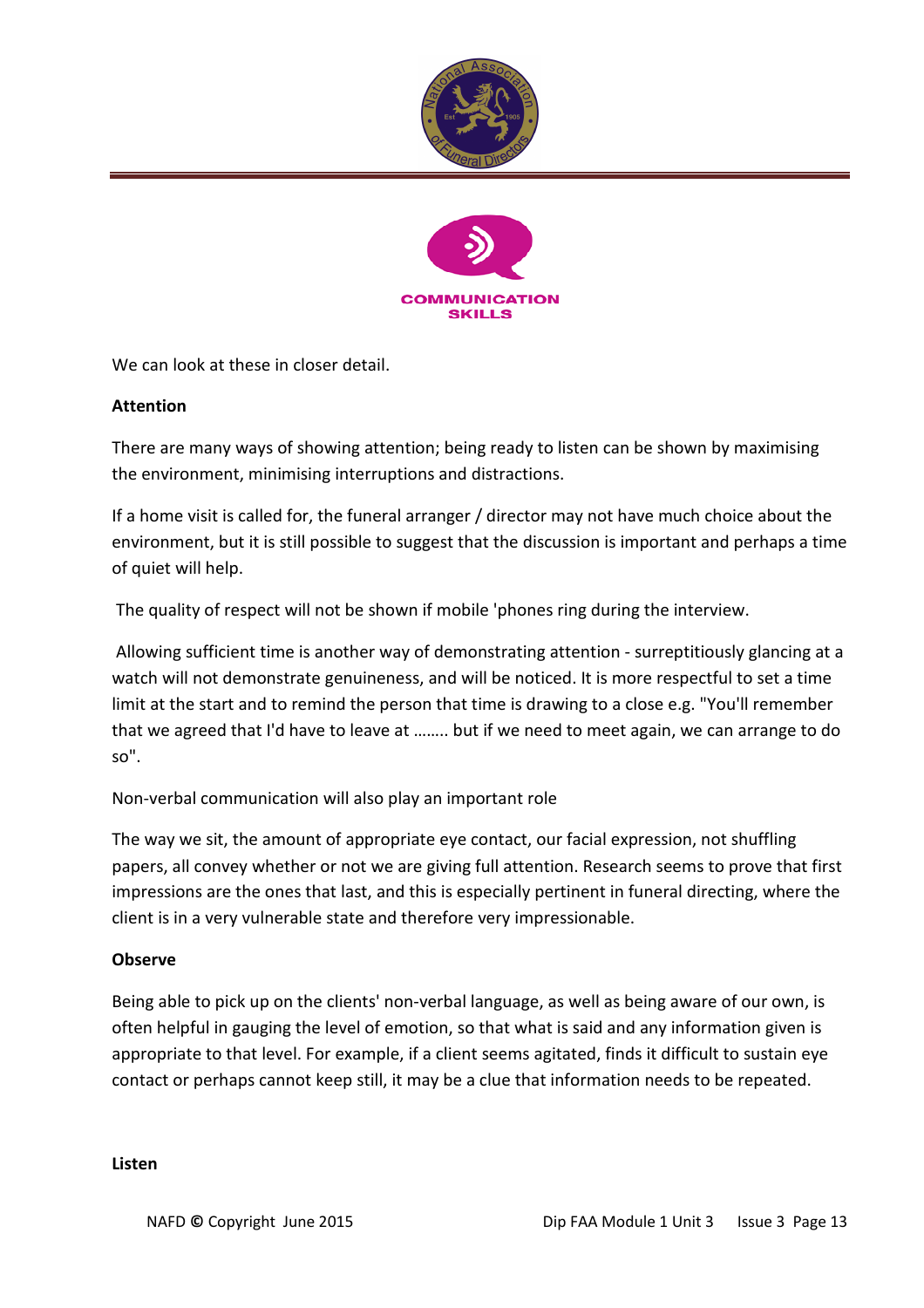

We will be looking at some of the barriers to good listening, but the ability to listen actively is an invaluable gift for a funeral arranger / director.

Passive listening will not convey those core qualities. We need to be able to listen on at least two levels - listening to the content is not too difficult, although the number of points that get overlooked can be alarming!

We also need to listen for the feeling behind the words. "I don't want any fuss", can be said in many different ways (try to listen to the many different things it can convey, depending upon how it is said). The sensitive Funeral arranger /director will be listening not only to the words, but to "the music behind the words".



#### Practical Exercise - have a go!

#### www.bbc.co.uk/skillswise/topic-group/speaking-and-listening

Through active listening the funeral arranger / director could hear something that may be said by a close relative, that gives cause for concern and would cause doubt in a funeral director's mind that what people are saying, and the position and condition of the deceased, are not totally compatible. If anything is thought to be suspicious, it may be worthwhile for the Funeral Arranger to alert the Funeral Director, or the Coroner's Office.

#### Respond

If we are listening to both content and feeling(s), then we should also respond to both. The skill which best achieves this is reflection. The funeral arranger / director will, of necessity, need to ask questions.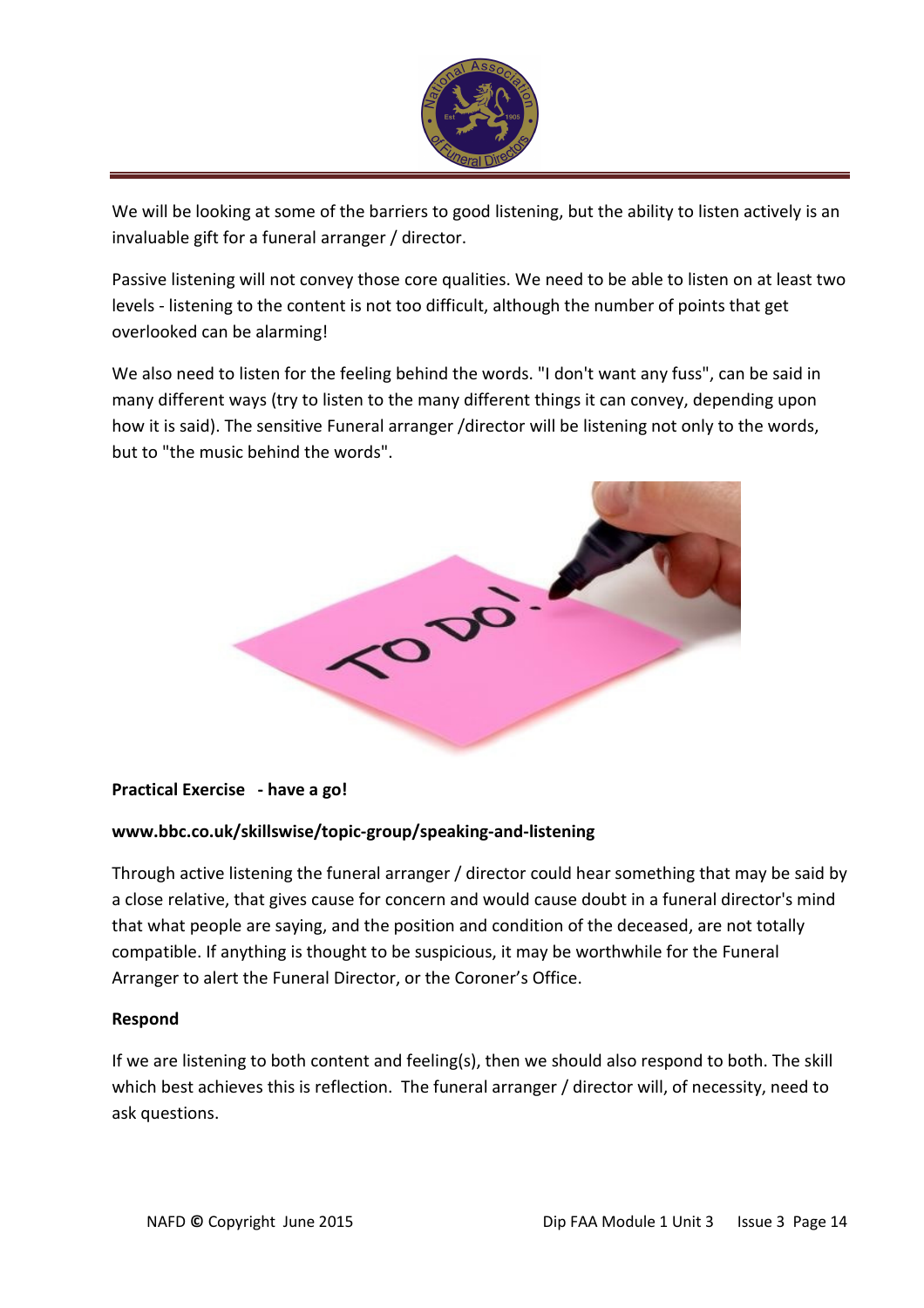

If possible, these should be open questions

# How ... ? What ..... ? When ... ? Why?.......Where?..........

Use of these questions is more likely to ensure that the funeral is what the client wants; whereas closed questions will result in Yes/No answers which tend to leave all the control with the Funeral director, when the aim is to give as much as possible to the client.

Too many questions especially closed questions, can make the client feel interrogated.

The skill of reflection demonstrates empathy.

Example... "When you mentioned…….. you sound / seem …….. …" lets the client know that you not only heard what they said, but that you were sensitive enough to hear how they said it, that is you heard the feeling as well as the content.

The practical details of providing a service will be well known to funeral directors, but there is little doubt that it is the personalised quality of the service that has most significance for the client.

Losing sight of this can result in the funeral not having that meaningful quality which we emphasised earlier. Checking that we communicate the core qualities and are self-aware - not self-conscious, which is an uncomfortable way of being - will ensure that the client remembers the significance that the funeral director lent to an occasion that has the potential for being traumatic. Being self-aware implies taking care of ourselves.

Funeral directing is, by its nature, stressful; working with and for people in a highly emotional state, constantly helping with acute grief, walking that professional tightrope between the practical and the personal will inevitably take its toll. Ensuring that neither "distancing" - that the client will see as indifference - nor "burn out" that leads to stress related illness, happens is a personal responsibility. We do well to remember:

Many helpers, when they themselves are suffering, are incapable of accepting support, or at least of receiving it easily ……… Chances are, if you cannot accept help you cannot really give it.

We owe it to our clients and to ourselves to give ourselves the same care that we offer the clients.

Research has shown that 80% of the communication process is non-verbal. In order to provide consistently good client care, this non-verbal element needs to be examined in more detail and the following positive and negative factors considered. Think about when you are with a client, what is your non-verbal communication saying about you?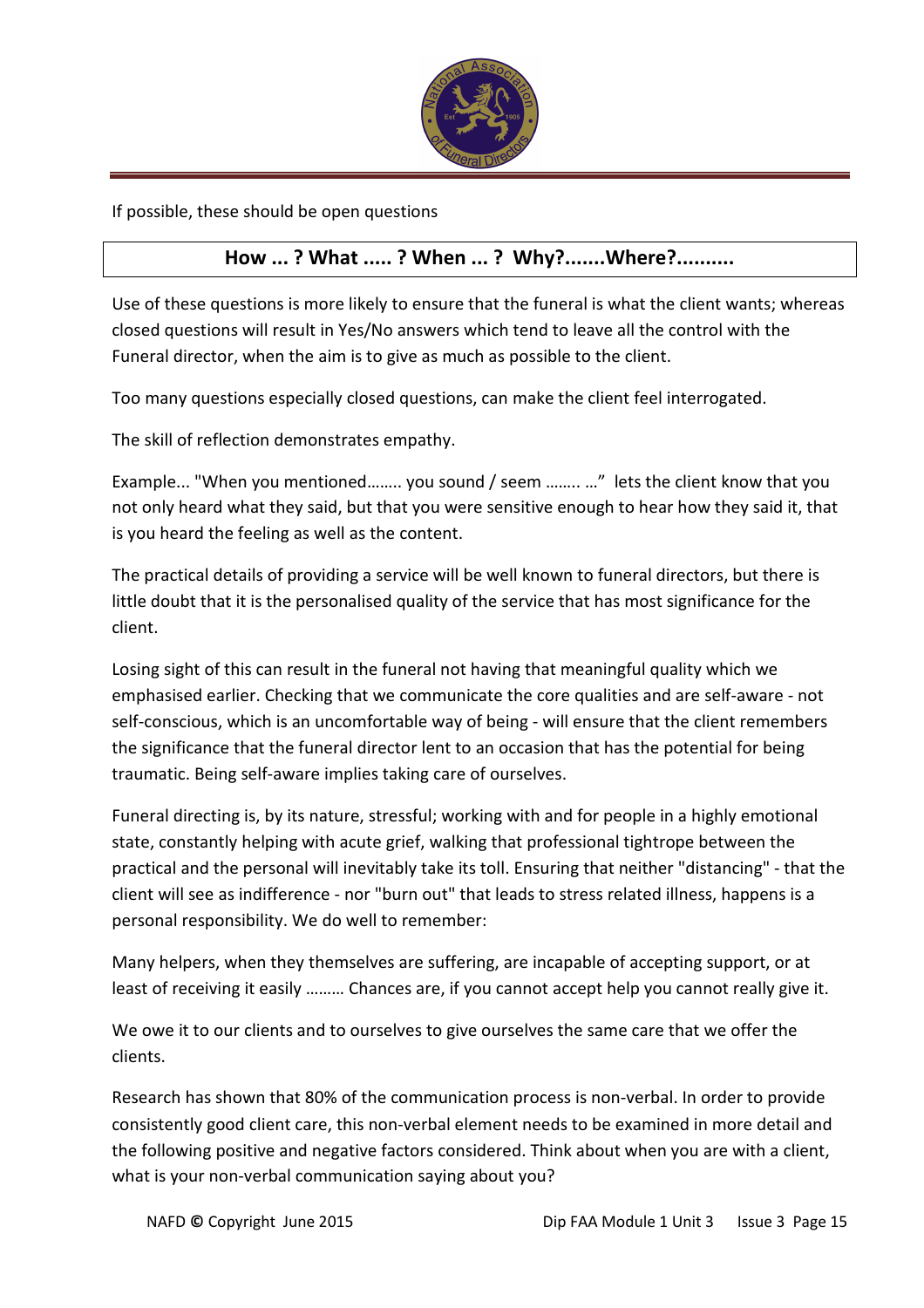

# Non Verbal Communication

| <b>Communication</b>         | <b>Positive</b>              | <b>Negative</b>                   |
|------------------------------|------------------------------|-----------------------------------|
| Tone of Voice                | Caring with a gentle         | Too loud                          |
|                              | intonation                   | Too quiet                         |
|                              |                              | <b>Bored intonation</b>           |
| Pace                         | Confident pace               | Hurried                           |
| Asking appropriate questions | <b>Open Questions</b>        | <b>Closed Questions</b>           |
| Clear and concise speech     | Paced                        | Too fast or too slow              |
| <b>Body Language</b>         | <b>Positive</b>              | <b>Negative</b>                   |
| Posture                      | Relaxed, yet upright posture | Fidgeting or impatient<br>tapping |
|                              | Open arm gestures            | Slumped posture                   |
| Personal Space               | Allowing personal space      | <b>Folded arms</b>                |
|                              |                              | Standing or sitting too close     |
| Movement                     | Gentle head movements        | Rapid head movements              |
| Appearance                   | Smart and clean appearance   | Untidy appearance                 |
| Gesture                      | Open arm gestures            | Slumped posture                   |
| Facial expression            | Friendly expression          | <b>Bored</b>                      |
| Mouth                        | Gentle, genuine smile        | False smile                       |
| Eyes                         | Good eye contact             | Looking away or staring           |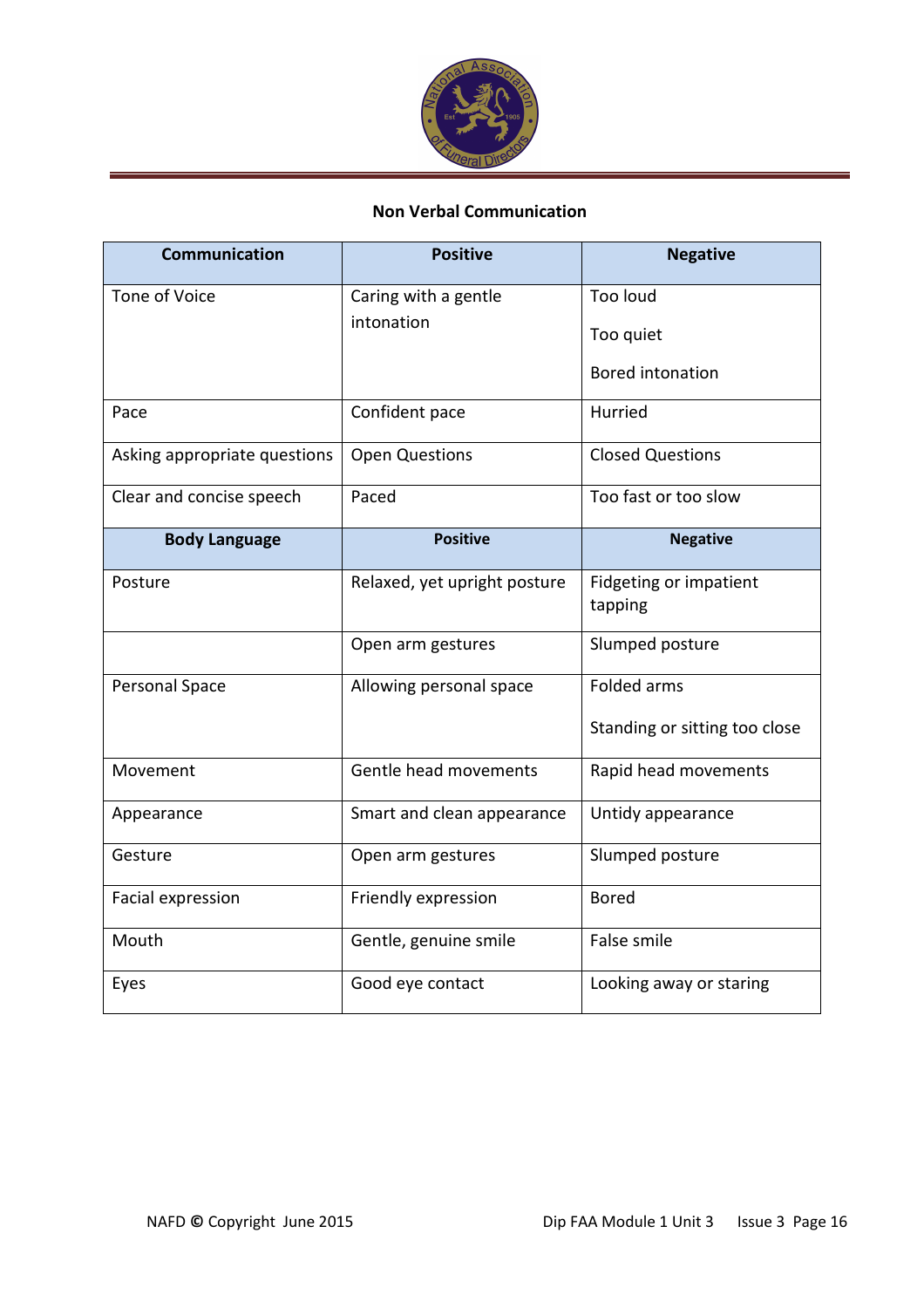

The skills of the Active Listener



- Put the client at ease
- Stop talking and clear the mind of everything except the case in hand
- Do not interrupt
- Relax, be calm, show every willingness to give the client all the time needed
- Listen exactly to what the person is trying to say and not what it is believed should be said
- Look for non-verbal signals and respond to them
- Look at the person and use eye contact
- Use non-verbal signals to show an attentive interest, especially use of your head in a positive manner, open arm gestures and eye contact
- Use appropriate questions to help the client to continue talking
- Summarise what is being said to check understanding keep it simple. Be genuinely interested
- Be aware of expressing personal opinions. Make a conscious effort to prevent personal opinions affecting any reactions.

Remember, when listening to someone who is actually communicating, the message should be "I care, I respect you and I want to help".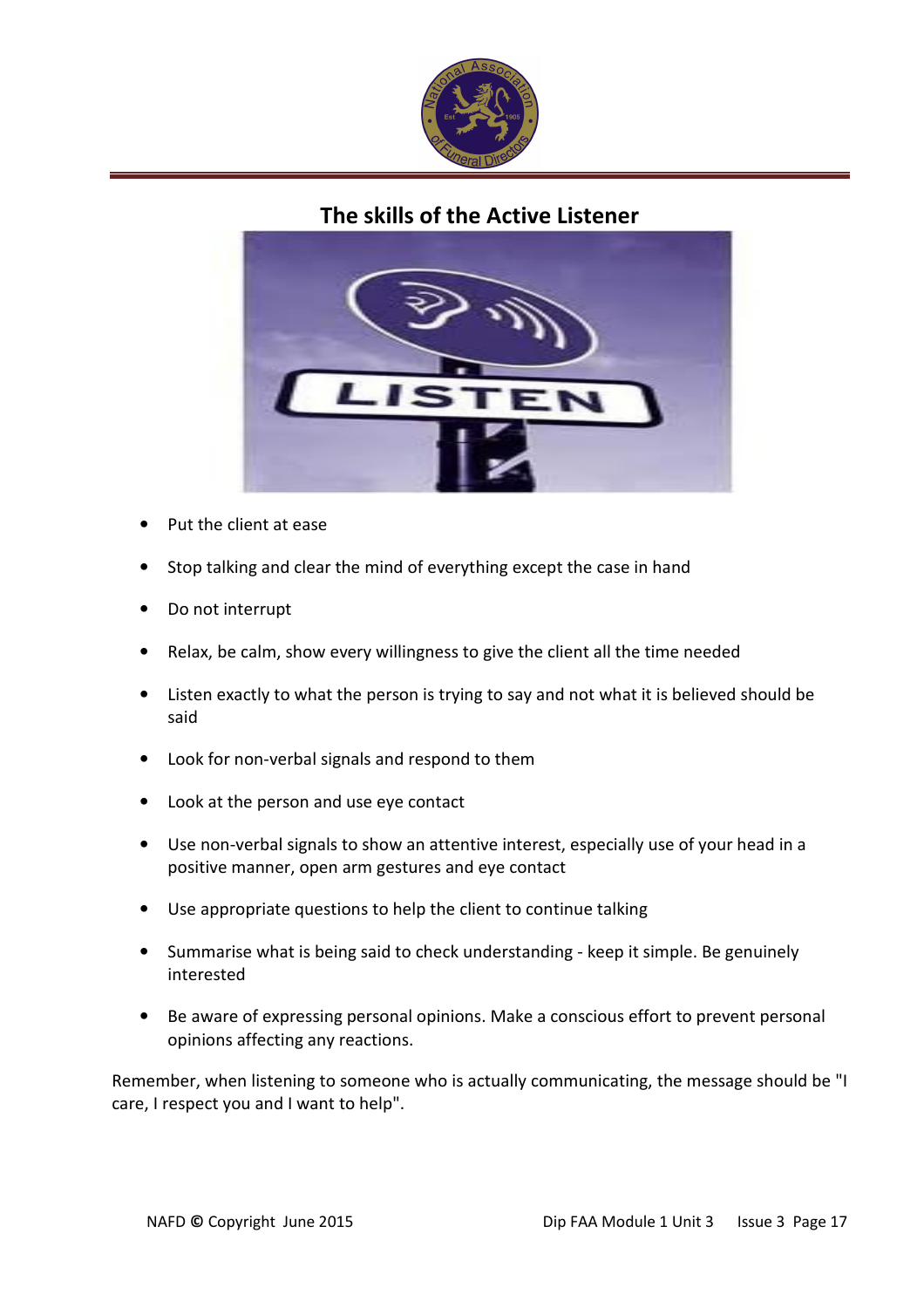

Use of appropriate questions helps the client to continue talking and also communicates the listener's interest and attention. The definition of a question is 'a statement made by one to another to elicit information'.

A question should be phrased so that it obtains the information needed; it should promote a good relationship between the funeral director and the client; it should be expressed as clearly as possible; it should aim to elicit information related to one topic at a time. These points show that there are two types of question, namely:

Open questions that are aimed at receiving a broad amount of information and leave the client with a choice of what he/she wishes to talk about, e.g. "What kind of flower arrangement were you interested in?"

Closed questions which direct the client to a particular subject and can usually be answered with a "Yes" or "No", e.g. "Would you like a service in Church?"

Never use a multiple question, such as, "Would you like roses or carnations and how would you like them arranged?" Such a question asks for too much information all at once and will only confuse the client.

The type of question can be determined by two factors: how the client feels and what the funeral director needs to find out. It will be possible to determine how the client feels by being aware of the non-verbal element of communication. Does the client want to talk about the person who has died? If it is believed the answer is 'yes', and that it might help the client to relax, then an open question should be used. If it is felt that the client is too upset and does not want to discuss their bereavement, a closed question should be used. Questioning is part of the active listening process.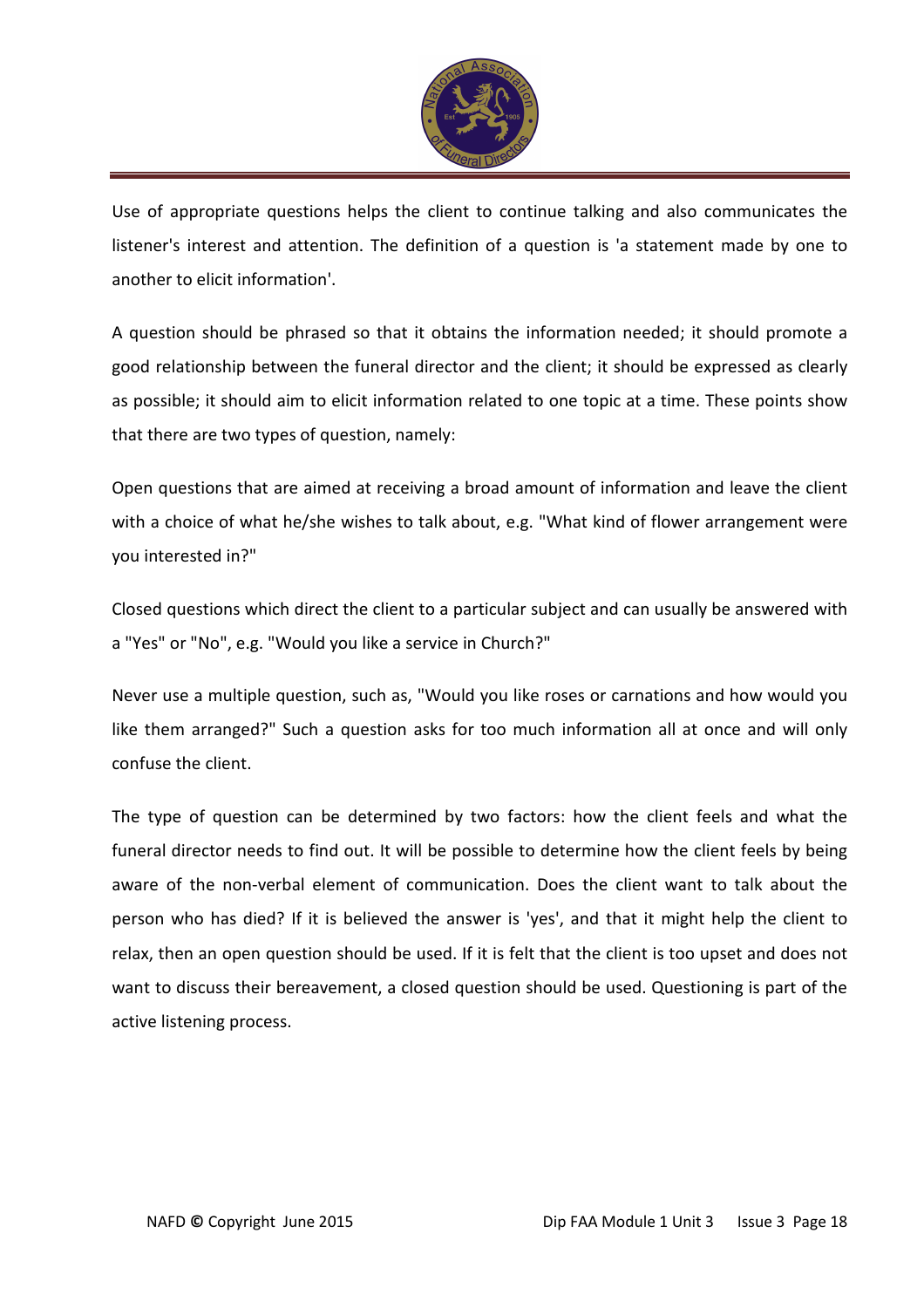

#### BARRIERS TO GOOD LISTENING

| 'On-off' listening                                       |  |
|----------------------------------------------------------|--|
| 'Red flag' listening                                     |  |
| 'Open ears - closed mind' listening                      |  |
| 'Too-deep-for-me' listening                              |  |
| 'Matter-over-mind' listening                             |  |
| Being 'subject-centred' instead of 'speaker-<br>centred' |  |
| 'Fact' listening                                         |  |
| 'Fact' listening                                         |  |
| 'Pencil' listening                                       |  |
| 'Hubbub' listening                                       |  |
|                                                          |  |

#### BARRIERS TO GOOD LISTENING

#### 'On-off' listening

This unfortunate habit in listening arises from the fact that most of us think about four times as fast as the average person speaks. Thus, the listener has three-quarters of a minute of spare thinking time for each listening minute. Sometimes we use this extra time to think of our own personal affairs, concerns, or interests and troubles instead of listening.

#### 'Red flag' listening

To some of us some words are like the proverbial red flag to the bull. When we hear them we get upset or irritated and stop listening. These terms vary with individuals. However, to some words like 'should', 'must', 'unfaithful', 'police', 'discipline', 'school', 'management', 'Unions', etc. are signals to which there is an automatic response. When this signal comes in we tune out the speaker.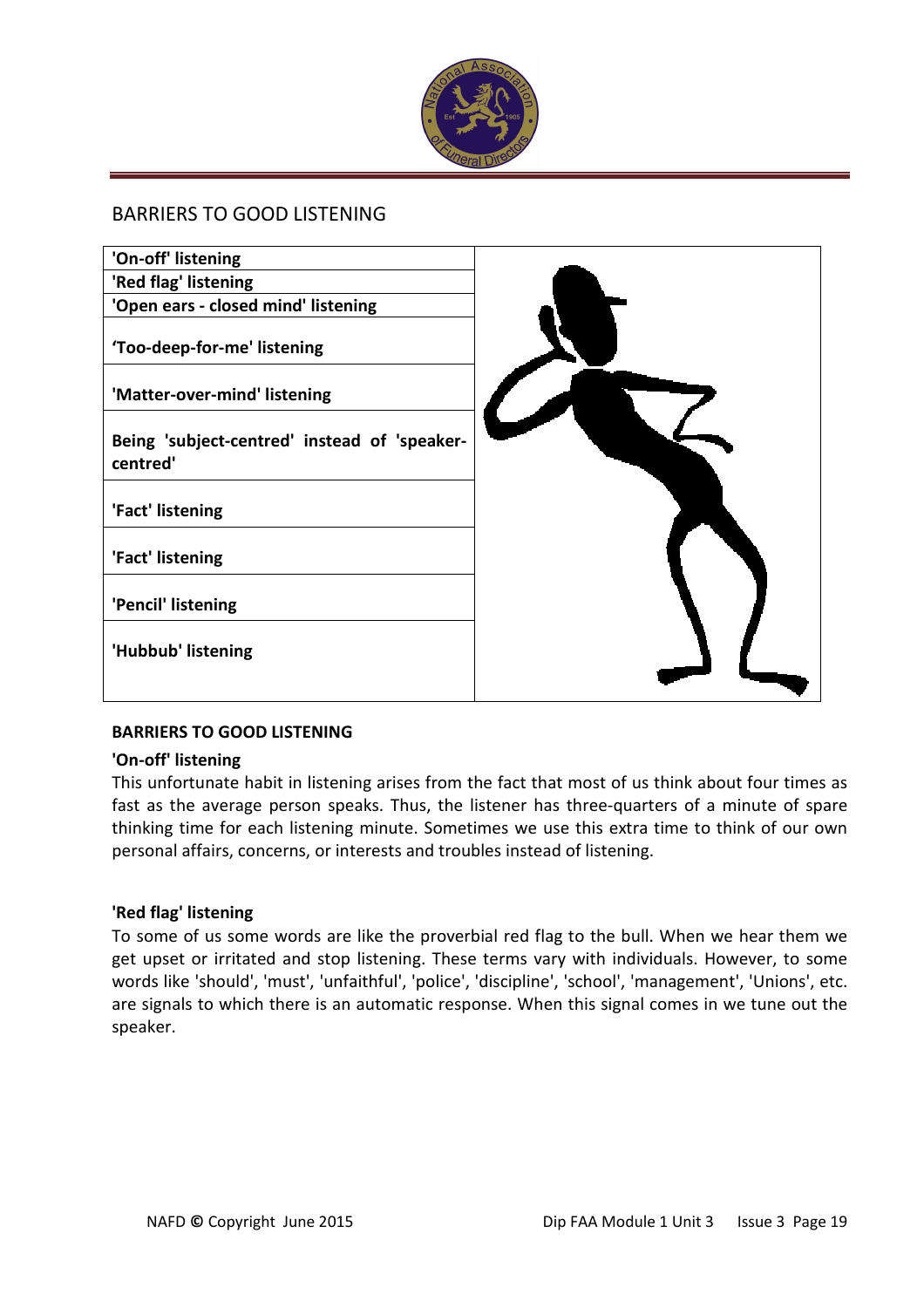

#### 'Open ears - closed mind' listening

Sometimes we decide rather quickly that either the subject or the speaker is boring and what is said makes no sense. Often we jump to conclusions that we can predict what he knows or what he will say; thus, we conclude, there is no reason to listen because we will hear nothing new if we do.

#### 'Glassy eyed' listening

Sometimes we look at a person intently and we almost seem to be listening, although our minds may be on other things or on far distant places. We drop back into the comfort of our own thoughts. We get glassy-eyed and often a dreamy expression appears on our faces. We can tell when people look at us in this way. Similarly, they can see the same in us and we're not fooling anyone.

#### 'Too-deep-for-me' listening

When we are listening to ideas that are too complex and complicated there is a danger we will 'shut-off'.

#### 'Matter-over-mind' listening

We do not like to have our pet ideas, prejudices, and points of view overturned. We do not like to have our opinions and judgments challenged. Consequently, when a speaker says something that clashes with what we think, believe, and hold firm then we may unconsciously stop listening or even become defensive and plan a counter-attack.

#### Being 'subject-centred' instead of 'speaker-centred'

Sometimes we concentrate on the problem and not the person. Detail and fact about an incident become more important than what people are saying about themselves.

#### 'Fact' listening

Often as we listen to people we try to remember the facts and repeat them over and over again to drive them home. As we do this, frequently the speaker has gone on to new facts and we lose them in the process.

#### 'Pencil' listening

Trying to put down on paper everything the speaker says usually means we are bound to lose some of it because the speaker's words come out faster than we can write them down. Eye contact also becomes more difficult.

Another writer on funeral service, Alan Wolfelt, also offers a list of barriers to the funeral director listening to clients: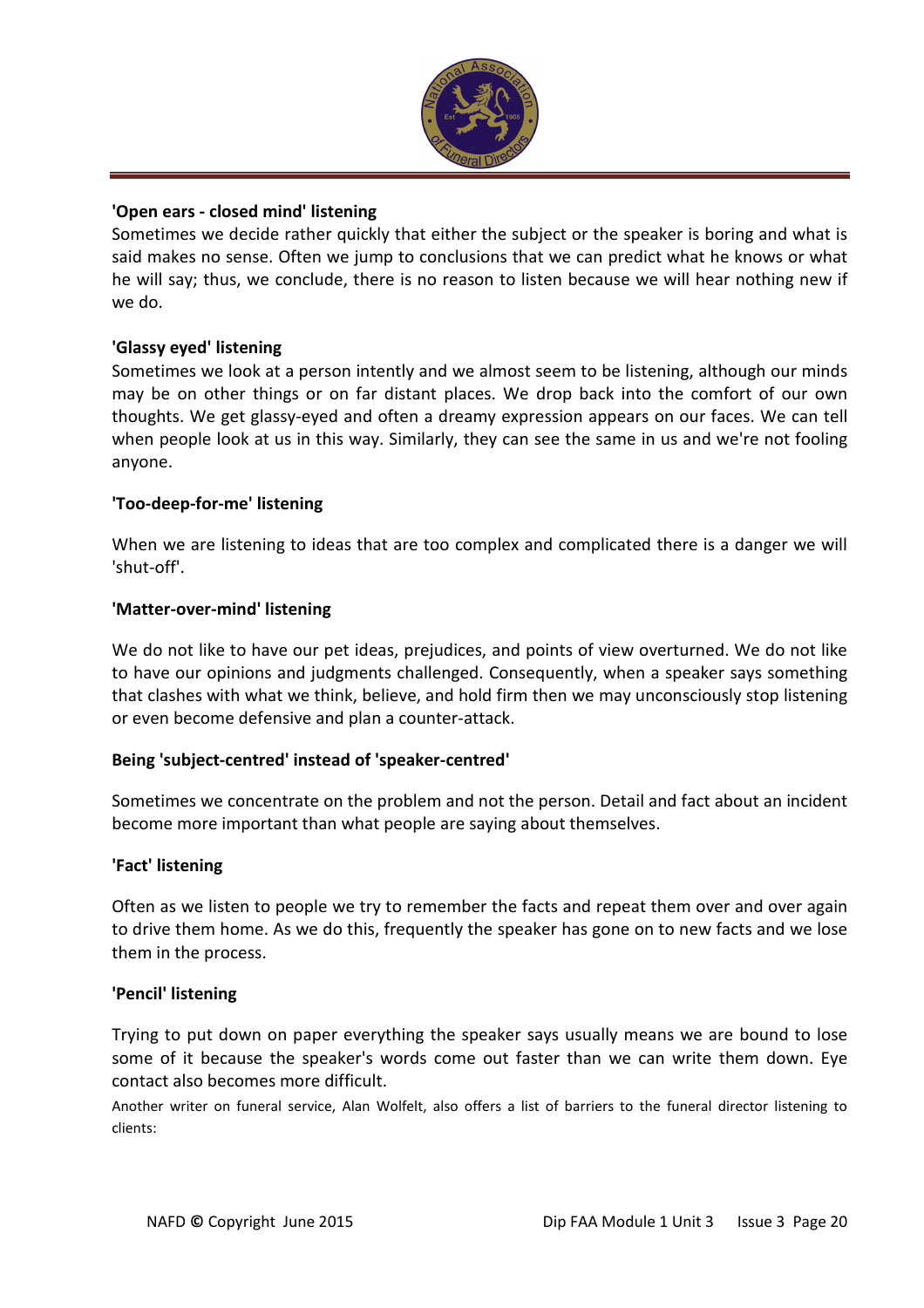

| <b>FUNERAL ARRANGER - FUNERAL DIRECTOR PITFALLS</b> |                                            |
|-----------------------------------------------------|--------------------------------------------|
|                                                     | <b>Funeral director dominance</b>          |
|                                                     | <b>Bombarding with questions</b>           |
|                                                     | Inappropriate self-disclosure              |
|                                                     | Offering platitudes or false reassurance   |
|                                                     | Discouraging the expression of emotions or |
|                                                     | tears                                      |
|                                                     | <b>Emotional distancing</b>                |
|                                                     |                                            |
|                                                     |                                            |
|                                                     |                                            |
|                                                     |                                            |
|                                                     |                                            |
|                                                     |                                            |
|                                                     |                                            |
|                                                     |                                            |
|                                                     |                                            |
|                                                     |                                            |

Funeral arranger / director dominance the funeral director thinks he/she knows the answer and the response the person is going to make. Preempting (jumping in before the client has finished their response) is easy due to the frequency of hearing the likely answer. However, this shows impatience. Attempting to influence or coerce the client's intentions or lecturing the client on what the funeral director thinks of the client's requirements also indicates a dominant presence.

Bombarding with questions - Firing too many closed questions (see below) can indicate that the arranger is more interested in the facts than the person.

Inappropriate self-disclosure, talking too much about self and revealing one's own experiences and opinions.

Offering platitudes or false reassurance Using meaningless and inappropriate/insensitive clichés - "You'll get over it" or "Time is a great healer".

Discouraging the expression of emotions or tears Indicating that tears and the pain of grief are inappropriate or show that you are "soft"

Emotional distancing - Avoiding feelings being experienced by the bereaved and solely concerning you with the facts. Being too business-like and not "reaching-out" by showing warmth.



 $BOOK$  This has been adapted from Wolfelt AD (1990) Interpersonal Skills Training: A Handbook for Funeral Home Staffs Bristol PA (USA): Accelerated Development p117)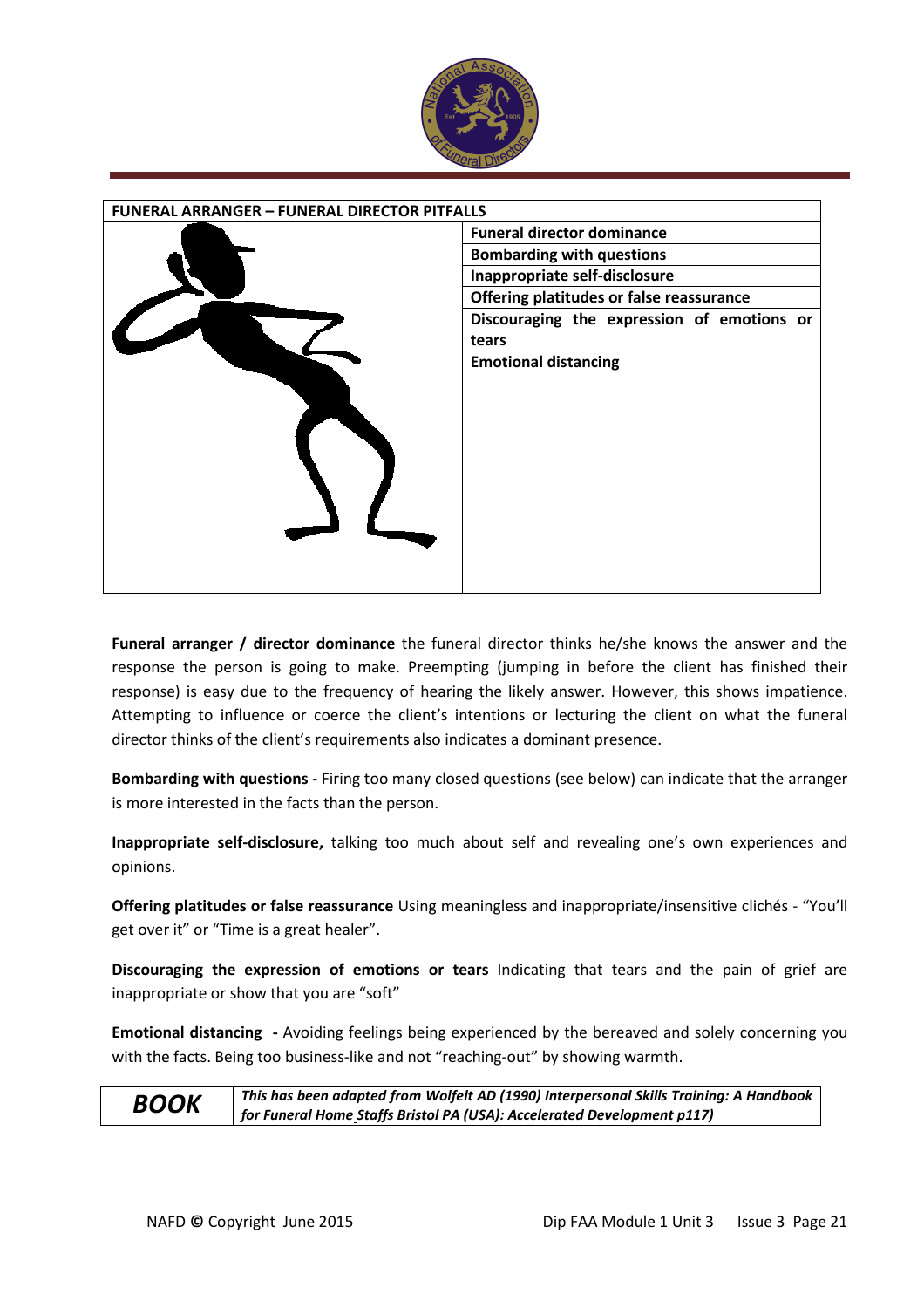



# Learning Outcome 4

## Know how to communicate with clients who may have additional/special needs.

# Effective communication with people with Special Needs

There are many that believe that those with physical or mental impairments should be described as "people with disabilities" rather than "the disabled" and that being referred to as "the disabled" takes away the individual person's identity by associating them with a group of people, all of whom could have differing impairments.

Here are some ways that you can effectively communicate with people with disabilities:

- Don't make assumptions about what type of disability a person has.
- Some disabilities are not visible, take time to get to know your client's needs
- Don't use phrases such as "handicapped"
- Be patient, people with some kinds of disabilities may take a little longer to understand and respond.
- Find a good way to communicate, a good start is to listen carefully.
- Look at your client but don't stare. Speak directly to people with disabilities, not to their carer or someone who is with them
- Don't touch service animals they are working and have to pay attention at all times.
- Do not invade someone's personal space you don't need to stand closer to a person with disabilities than you would to anyone else.
- You should talk to adults with disabilities in the same manner and with the same respect that you show for all adults.
- When speaking with a wheelchair user try to place yourself at their eye-level if possible.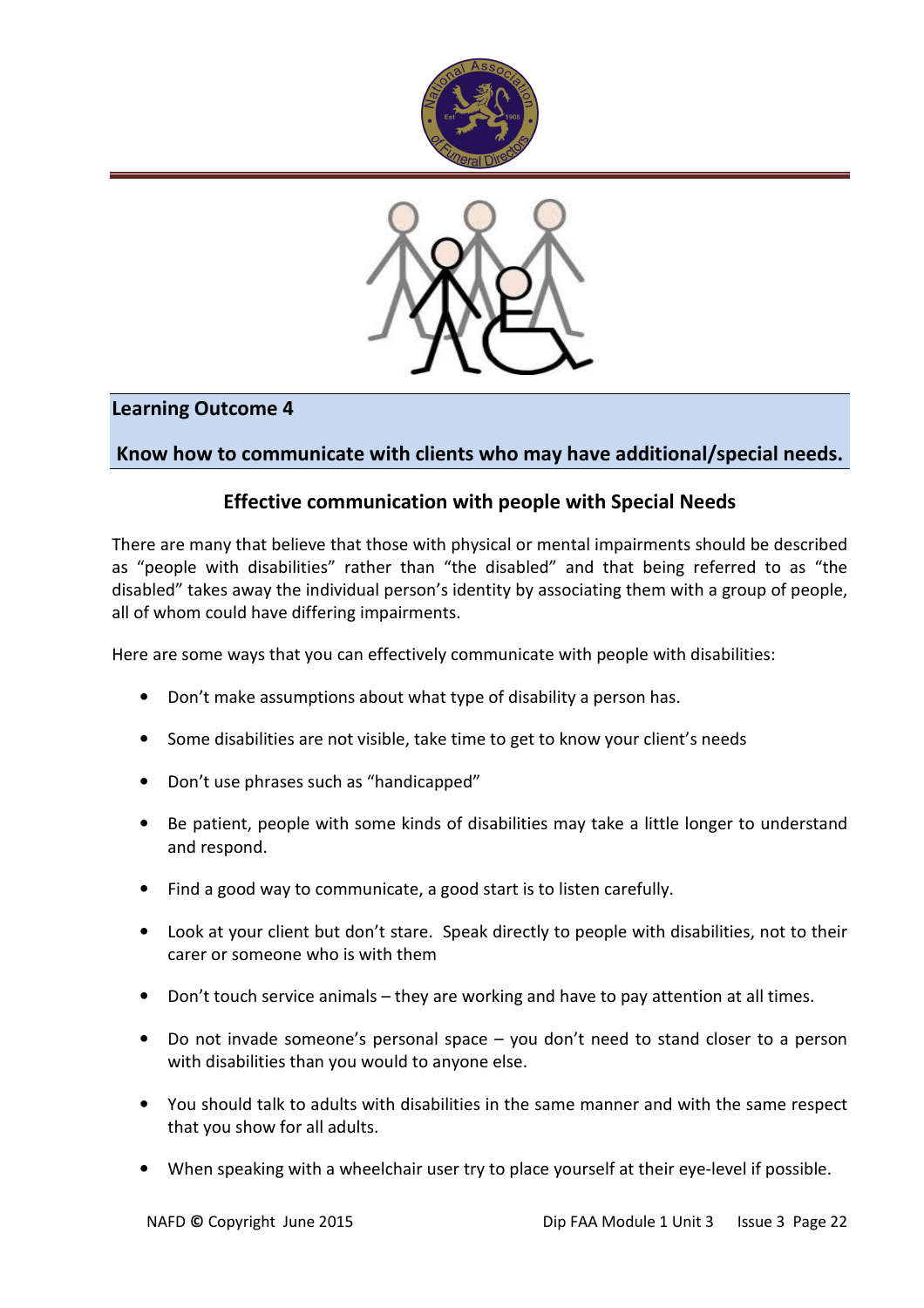



# Assisting Clients that have Physical Disability

Physical impairment refers to a broad range of disabilities which include orthopedic, neuromuscular, cardiovascular and pulmonary disorders. People with these disabilities often rely upon assertive devices such as wheelchairs, crutches, canes, and artificial limbs to obtain mobility.

Although the cause of the disability may vary, clients with physical disabilities may face the following difficulties:

- Access Issues:
- Inability to gain access to inaccessible building or room.
- Decreased eye-hand coordination.
- Impaired verbal communication.
- Decreased physical stamina and endurance.

#### Considerations:

If a client uses a wheelchair, conversations at different eye levels are difficult. If a conversation continues for more than a few minutes and if it is possible to do so, sit down, kneel, or squat and share eye level.

A wheelchair is part of your client's body space. Do not automatically hang or lean on the chair; it is similar to hanging or leaning on the person.

When it appears that your client needs assistance, ask if you can help. Most people will ask for assistance if they need it. Accept a "no thank you" graciously. Accept the fact that a disability exists. By not acknowledging this fact is the same as not acknowledging your client.

People with physical disabilities are not "confined" to wheelchairs. They often transfer over to automobiles and to furniture. Some who use wheelchairs can walk with the aid of canes, braces, crutches or walkers. Using a wheelchair some of the time does not mean an individual is "faking" a disability. It may be a means to conserve energy or move about more quickly.

If a person's speech is difficult to understand, do not hesitate to ask him/her to repeat.

Provide assistance if you are asked. Never come up behind a client who uses a wheelchair and push them. Always ask first while facing the person. Never take the door out of a person's hand to assist them in opening it, they may be using the door for balance. Always ask if you can help first.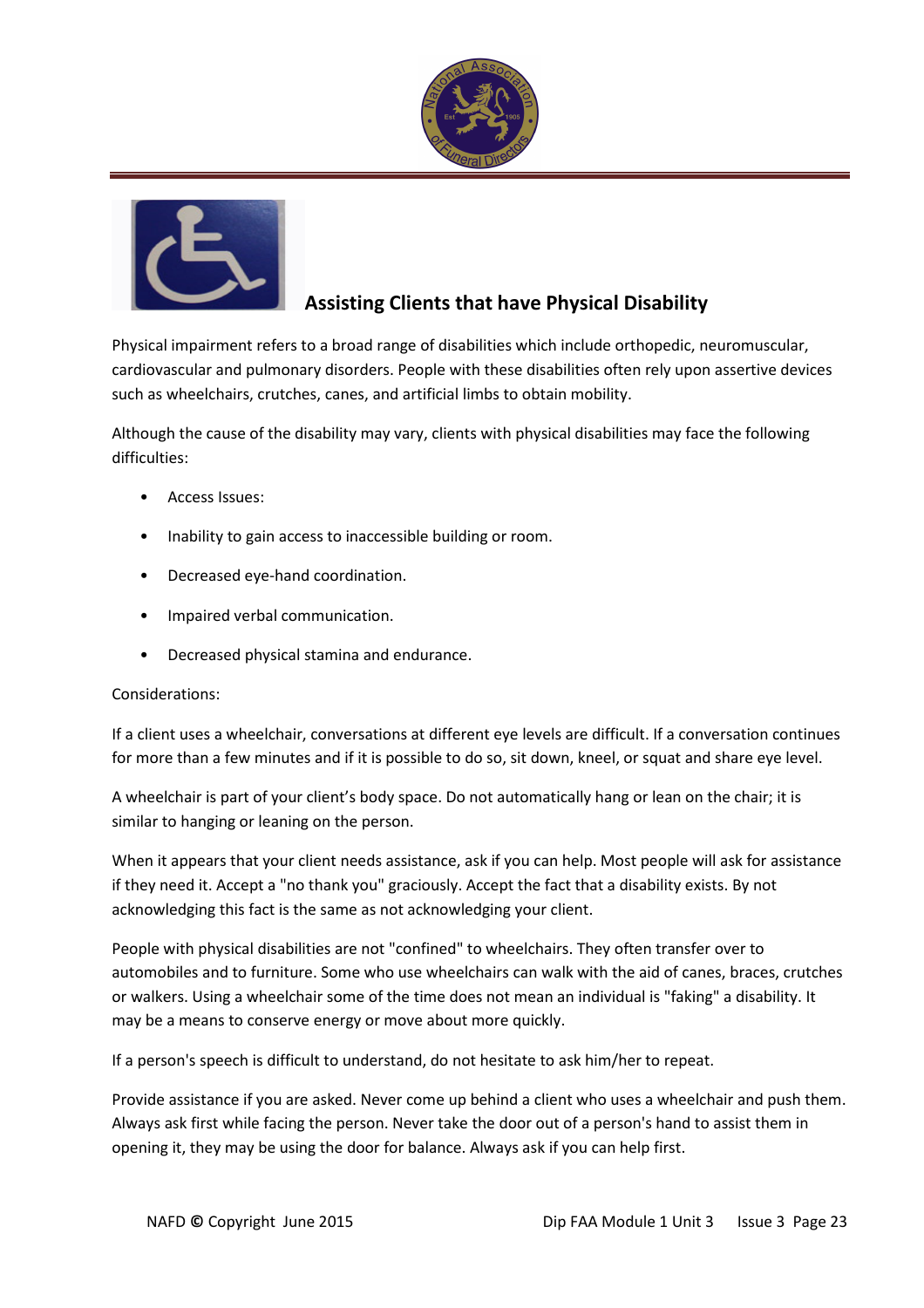

I am hard of hearing. Please face me. Speak clearly.

# Communicating with Clients who are deaf, or hard of hearing.

Ask your client how you can improve communication with them. This can be as simple as moving your chair to face the client directly so he or she can see your lips. Allow extra time in your appointment for the arrangement to make sure that messages are clearly understood.

#### Get the person's attention.

Face the person before you speak and, as appropriate, touch him or her lightly on the shoulder. This not only gets the person's attention, but also orients him or her to where the sound is coming from.

#### Articulate clearly and speak in natural tones.

Speak distinctly, not necessarily loudly. Shouting is unpleasant and not helpful; it distorts the lip movements, making lip reading more difficult, and may interfere with a hearing aid's ability to pick up usable sounds. Use a slower rate of speech, but don't exaggerate pronunciation to the point that you distort individual words.

#### Reduce distracting/ interfering sounds.

Find a quiet environment in which to communicate. It is even more difficult for a person with limited hearing to understand you when there is competing noise, such as the hum from an air conditioning unit.

#### Make sure that you can be clearly seen.

Make sure that the light is adequate and that your face is clearly visible. Do not block your mouth, and make sure you do not talk at the same time as someone else.

#### Appreciate that it takes significant concentration to read lips or speech.

People lip-read when they look at someone's mouth, and they speech-read when they also look at the other person's gestures, expressions and actions. Sometimes messages are interpreted incorrectly, for pairs of words may sound alike, such as bed and men, or pain and main.

#### Confirm understanding.

Take time to confirm what clients understand. If the client is unclear, rephrase it, don't repeat it.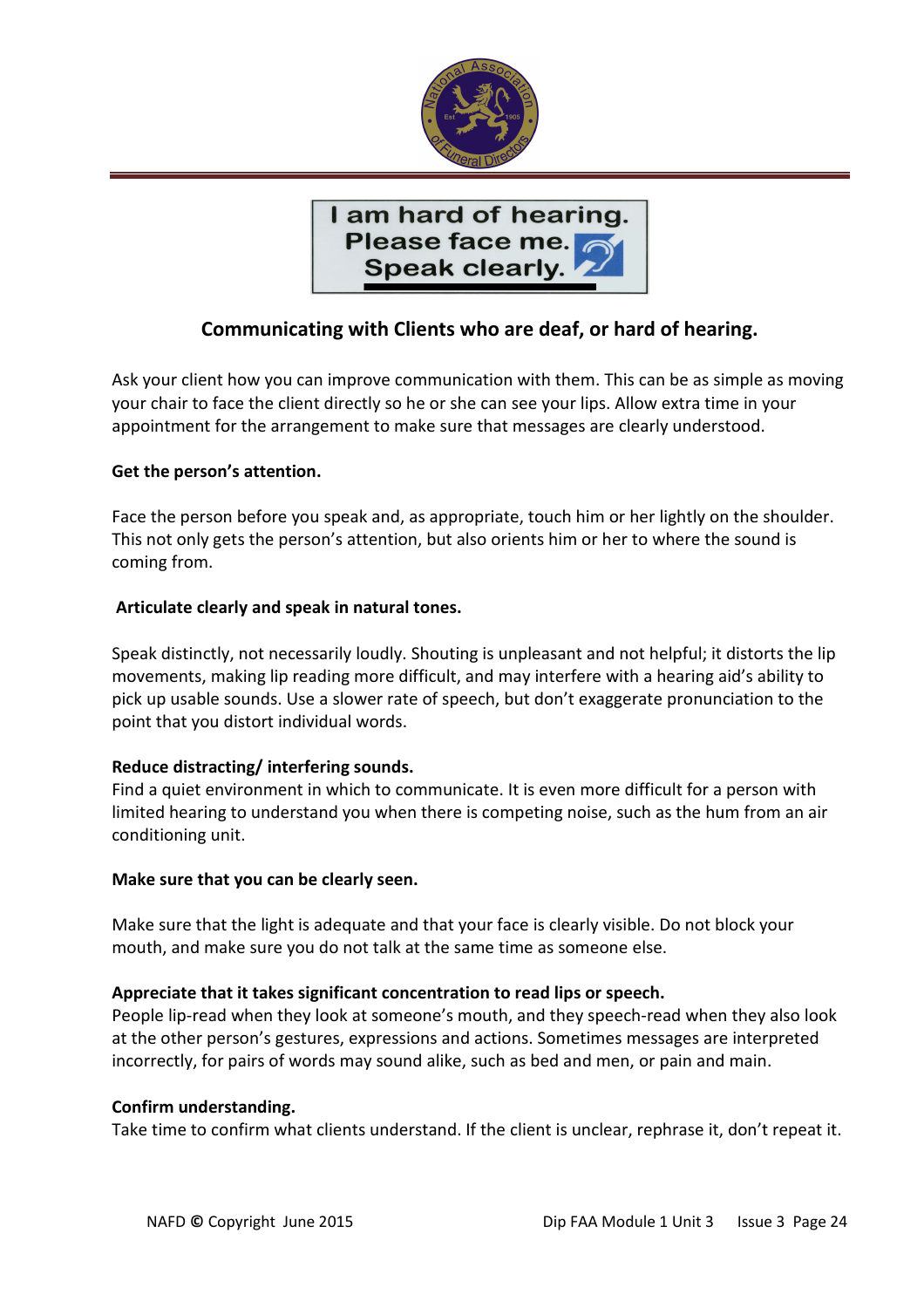

### Additional Learning

www.actiononhearingloss.org.uk/supporting-you/factsheets-and-leaflets/communication.aspx



# Communicating with Clients who are blind or partially sighted.

#### Introduce yourself and others.

When you enter the room where there is a blind client, make sure to identify yourself by name. When a client with low vision enters the room, orient him or her by introducing yourself and everyone else who is present. When you are about to leave the room, communicate that information as well.

#### Ask if the person wants assistance.

The amount of assistance a client desires depends on the situation and his or her comfort in asking.

Ask if a client wants help and, if so, find out how you can best be of assistance. The client may want descriptive or directional information, such as identifying where objects are located within the room, or may ask you to explain any unusual sounds or noises.

The client may also ask to walk with you, putting his or her hand through the crook of your elbow.

#### Use everyday words.

Give clear and specific information, and use everyday words, not funeral service related jargon. Don't be afraid to use verbs such as see and look, for they are a part of everyday speech.

#### Provide clear directions.

If your client wishes to visit the chapel of rest to spend time with the deceased, make sure a member of staff is in attendance if the client is alone, to guide and to seat within the room.

Find out how you can be of help, such as offering to give a detailed commentary of the surroundings, and if the client wishes to touch the deceased, ask permission to guide their hand to touch the deceased hands or face.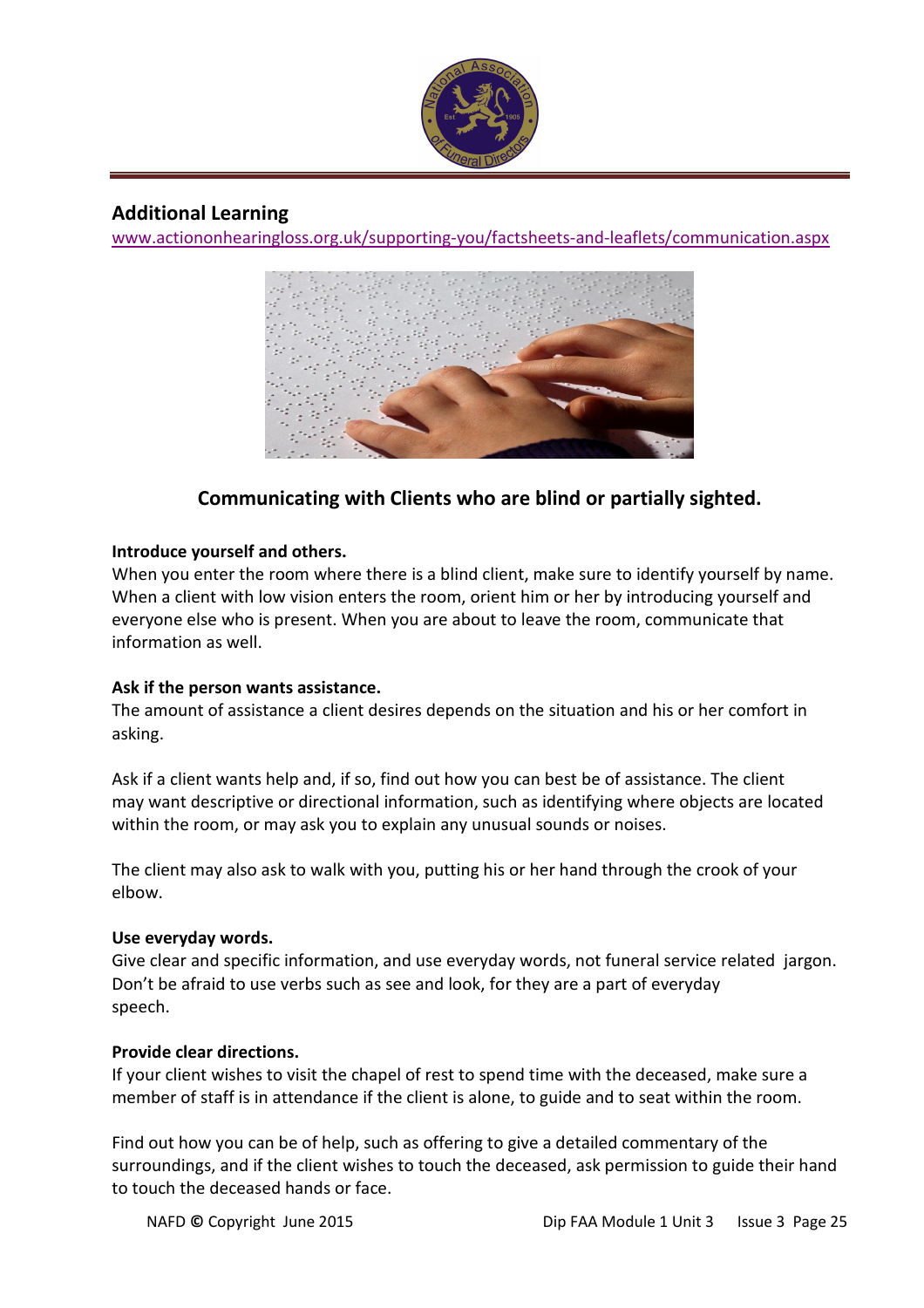

# Additional Learning www.rnibspotthesigns.org.uk/

# A few simple things to remember when meeting with clients or family members who are blind or visually impaired:

- When accompanying a blind person in an unfamiliar room, never leave them standing alone in the middle of the floor. Escort them to a seat or place their hand on a "point of reference" such as a wall or table.
- When you are in a client's home, leave their things where they have placed them. If you move their belongings, they may have trouble finding them later on.
- When you meet a blind client, identify yourself. When you're leaving the room, tell them you are leaving. In a group, address your client by name if they are expected to reply.
- Always talk directly to a blind person, not through his /her companion. Blind people can talk for themselves! Speak in a normal tone and volume.
- Don't be over-protective. Most blind people can do things by themselves. If they need assistance, they will ask.
- When approaching a blind person / family member who you suspect needs assistance in getting from one place to another, ask if they need help. If assistance is desired, offer your arm so they can grasp your elbow. This position offers the greatest amount of information and security. Do not take their arm and propel them by the elbow.
- When walking with a blind person, proceed at a normal pace. You may hesitate slightly before stepping up or down; allow time and caution them of any unusual obstructions ahead.

#### Working Guide Dogs

A guide dog walks on a blind person's left, so you should walk on their right. As tempting as it may be to pet a guide dog, remember that this dog is responsible for guiding a master who cannot see. The dog should never be distracted from that duty.

- In guiding a blind client or family member to a chair, place their hand upon the back of the chair; don't try to push them into it. Their touch will tell them the type, width, and height of the chair as well as which way it is facing.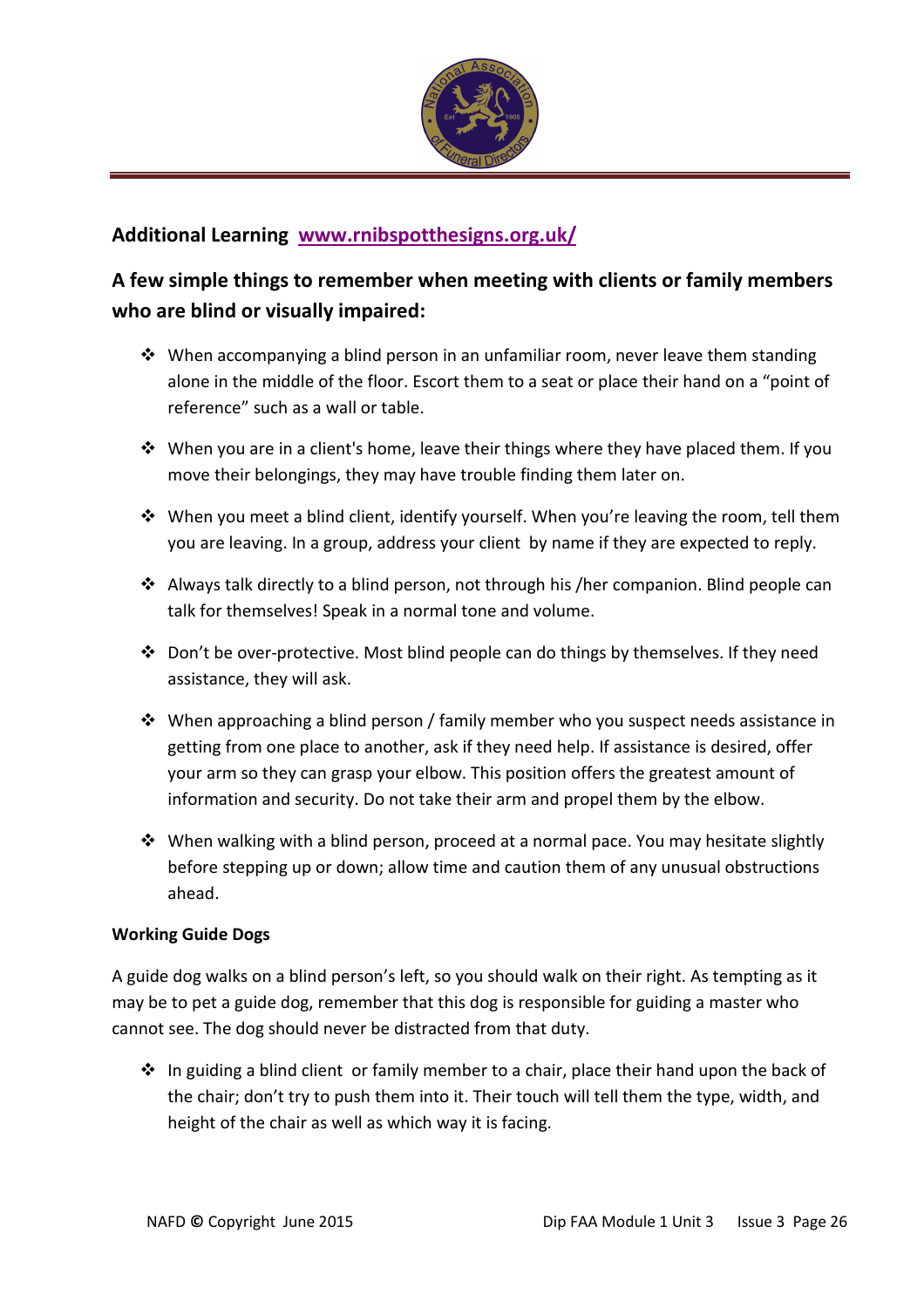

- If you are assisting a blind client or family member into a car when the door is open, guide their hand to the roof just over the door. If the car door is closed, place their hand on the handle. They can close their own door.
- When assisting your client throughout the arrangement, take care to explain in detail about the options and choices they need to make.
- When creating the estimate of costs during the arrangement, ensure that you talk to your client, and explain what you are doing, and how you are calculating the costs.

Remember, when you do meet a blind client or a mourner, common sense and sensitivity to others are most important of all.

# Communicating with Clients who speak English as a second language or come from other Cultures



#### Find out where the client is along the continuum of language.

When you need to talk about significant information, such as the funeral arrangement, ask the client how they prefer to communicate. If necessary, consider using an interpreter or translated materials to improve understanding. Consider using a professional interpreter to communicate important information. A bilingual/ bicultural interpreter can not only speak in the client's language, but can also present information in ways that are consistent with the person's cultural beliefs and practices.

#### State your message clearly and simply.

Use everyday words rather than technical ones. It may be necessary to demonstrate or use pictures to get your point across.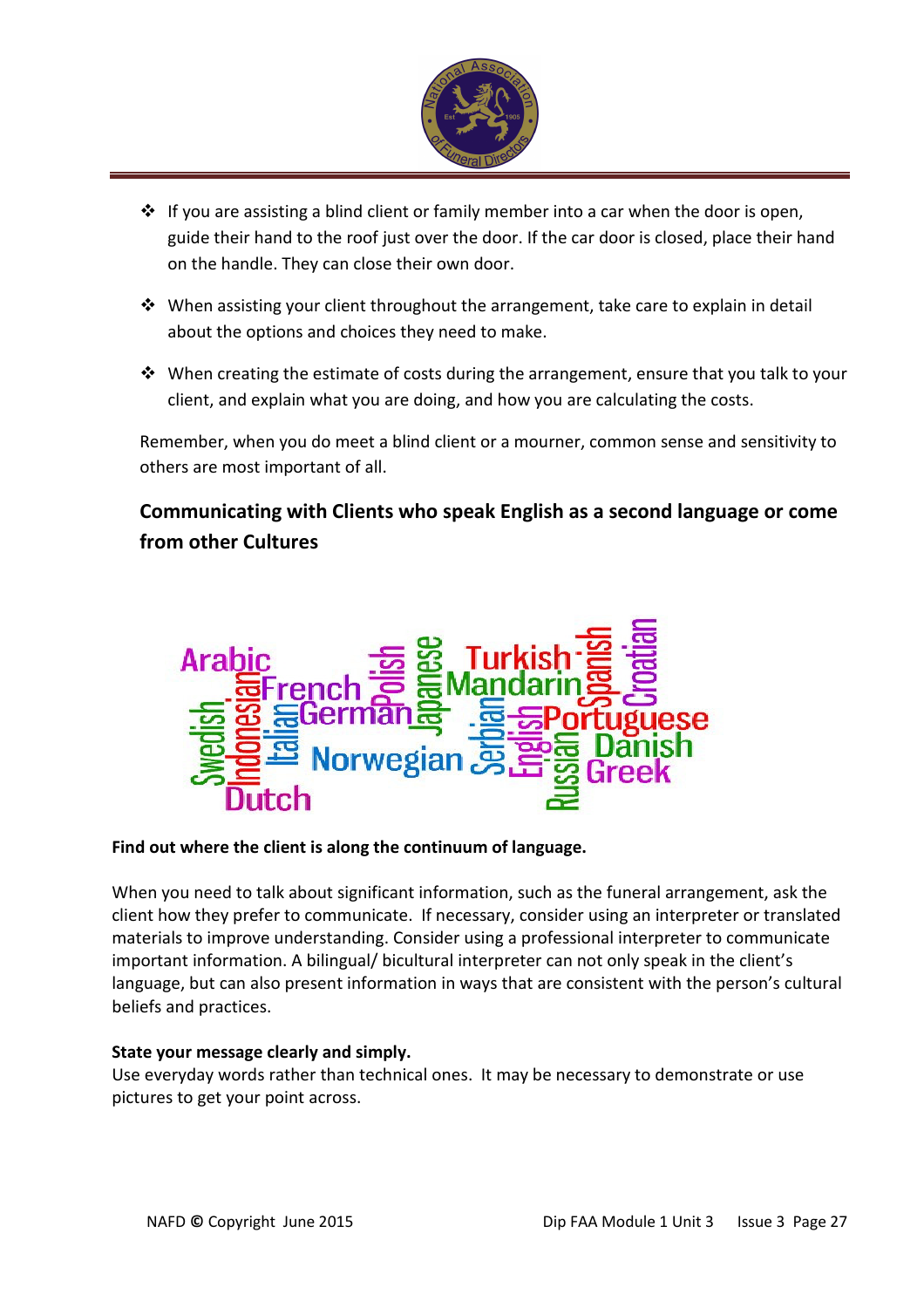

#### Speak clearly and concentrate on the most important message.

Think about what you want to say, and then carefully choose the words to say it. Speak at a slower pace, pausing for two or three seconds after you ask a question or give new information.

Use phrases or short sentences. Include the full form of words, rather than contractions—"I will," for example, rather than "I'll." Do not speak louder just because a client has limited English—this can come across as sounding angry and does nothing to improve communication.

#### Work with the family decision maker.

In some cultures, the client is not the primary decision maker. Find out who is responsible for making the major decisions, and include this person when discussing the arrangement options.

#### Verify the client understands.

Do not assume that a nod and a smile mean the message was understood.

 To verify, ask the client an open-ended question such as, "How will you...?" rather than a yes/no question such as, "Do you know how to..?" Clarify any misunderstanding by finding new and simple ways to say the same thing.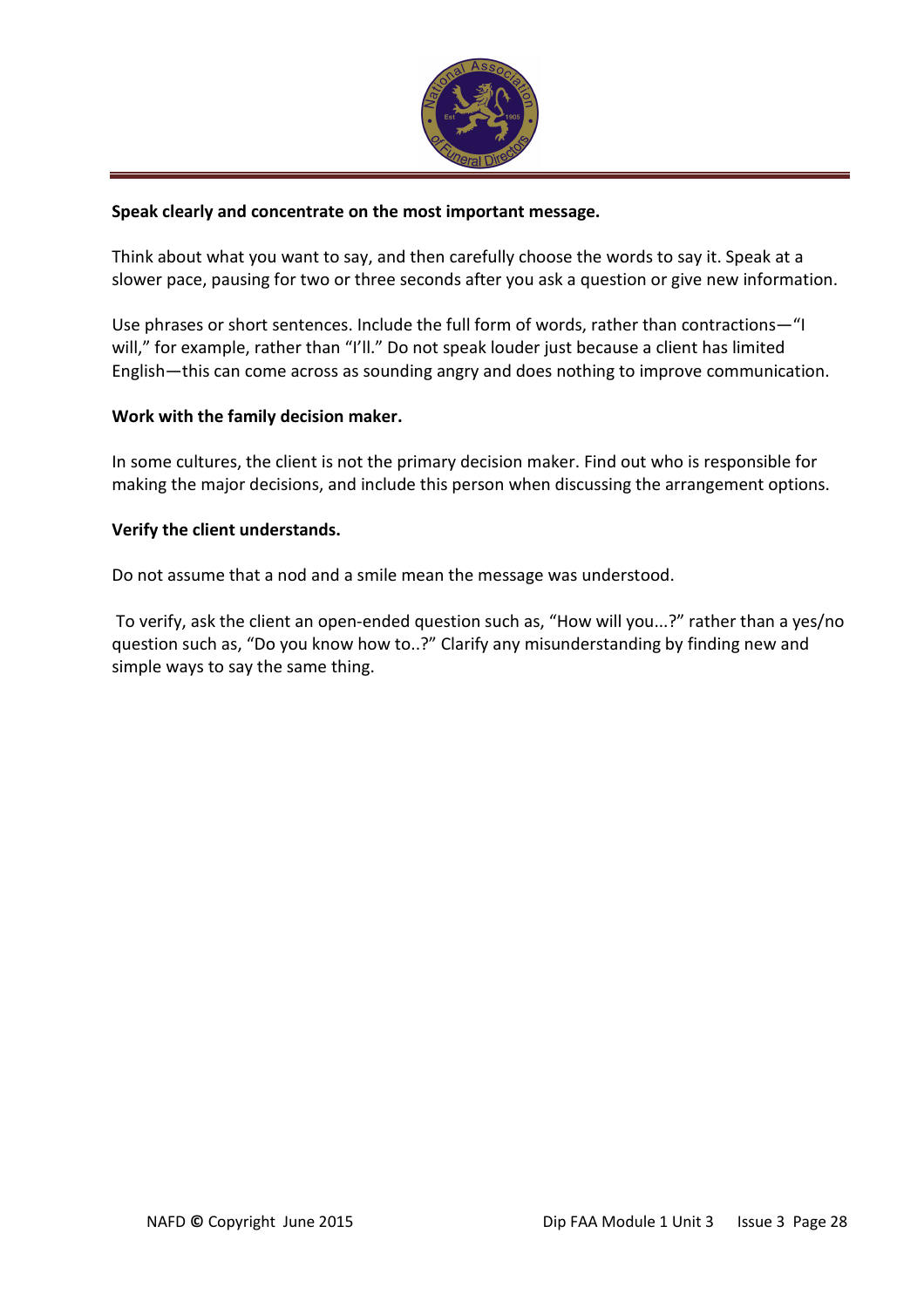

# Proof of Learning – Assessment Criteria

| Module 1<br>Unit 3 | <b>ASSESSMENT CRITERIA</b>                                                                                         |
|--------------------|--------------------------------------------------------------------------------------------------------------------|
|                    | The learner can:                                                                                                   |
| 1.3.1              | Describe communication techniques to use when dealing with clients within the<br>funeral service.                  |
| 1.3.2a             | Identify the factors to consider when communicating with clients within the<br>funeral service:-<br>a) Faceto face |
| 1.3.2 <sub>b</sub> | b) On the telephone                                                                                                |
| 1.3.2c             | By letter<br>C)                                                                                                    |
| 1.3.2d             | d) By email                                                                                                        |
| 1.3.3              | Describe the skills necessary to respond appropriately to the bereaved.                                            |
| 1.3.4a             | Describe how to communicate with clients who may:<br>a) be blind or partially sighted;                             |
| 1.3.4 <sub>b</sub> | a) be deaf or hard of hearing                                                                                      |
| 1.3.4c             | b) be physically disabled                                                                                          |
| 1.3.4d             | c) have learning difficulties                                                                                      |
| 1.3.4e             | d) speak English as a second language                                                                              |
| 1.3.4f             | e) come from other cultures                                                                                        |